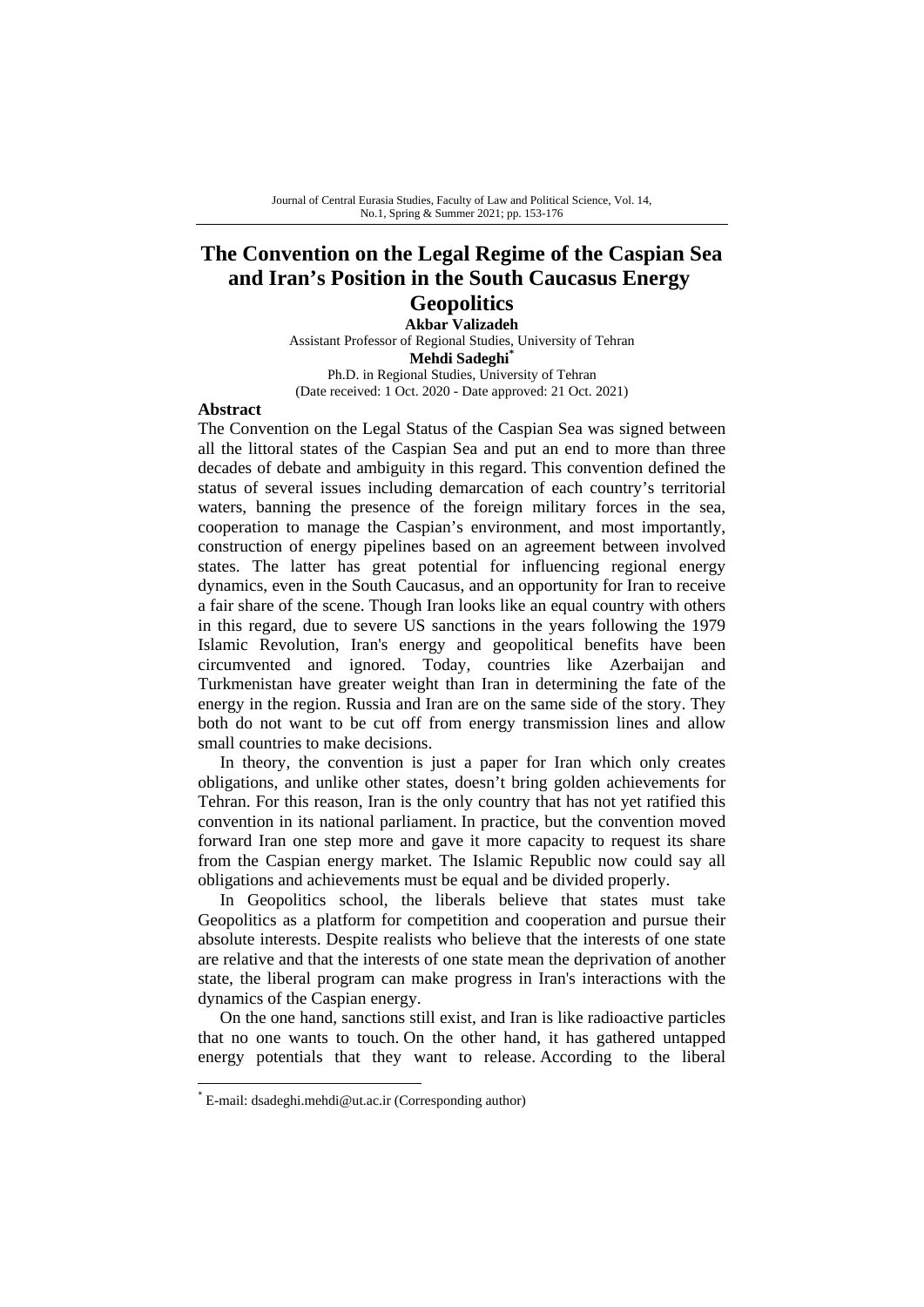geopolitical version, this must be formulated in a precise strategy and the achievable steps must be determined. In other words, Iran cannot use an aggressive and subversive approach to other coastal countries, simply because it enjoys vast energy resources, a geopolitical position, or the signing of a convention in its hands.

This article articulates that the Iranian foreign policy should be optimistic to other players of the Caspian Sea and tries to persuade them to consider Iran as a great player with legitimate interests in Caspian energy extraction, pipelines, and other issues. Tehran must remind that the basic principle of the 2018 Convention was cooperation which applies to all objective areas of the Sea, not just signing a deal. The first practical step under the aforementioned limits of Iran could be the allocation of a reasonable part of the Caspian pipeline's capacity to transfer Iranian oil and gas. This article has the necessary legal basis in the Convention, and in addition, Russia has stated that all decisions related to energy in the Caspian Sea must take into account the consent of all parties. So, if Iran couldn't sell and transit some of its energy sources, it could easily spoil the Convention and other collective decisions.

Almost all Caspian countries are major energy producers with huge untouched reserves which make them unavoidable competitors for exporting energy to East Asia and Europe. Supplying Europe with its natural gas is a long-standing goal for Iran since the 1990s, but sanctions prevented the development of its energy infrastructure such as the study of new fields, building pipelines, and installing modern extraction equipment. While during the last decades, Tehran witnessed Europe's efforts to diversify its energy imports via building new pipelines in the Caspian region and South Caucasus, today Russia tries hard to prevent these programs and even circumvent hotspots like Ukraine by launching the Nord Stream 2 project.

Furthermore, the instability of the South Caucasus continues, as Russia and Turkey are pursuing divergent security and economic interests. The conflict between Azerbaijan and Armenia, like a frozen conflict, has an unknown fate which at any moment could lead to an unexpected disruption of energy flows.

In addition, to deepen synergy with the Caspian littoral states, Iran now could engage with Europe and the US to get waivers in energy export sanctions. At this point, diplomacy matters most. Iran needs to assure Russia that a limited energy export to Europe by Iran would not weaken its predominance in regional energy dynamics. The use of the Russiandominated pipeline network and the acquisition of a limited market share from Europe should be considered as initial steps that are not intended to generate revenue. It uses the provisions of the Caspian Legal Convention to enter the world of northern energy.

**Keywords:** Caspian Convention, Caspian Sea, Energy, Energy Geopolitics, Iran, South Caucasus.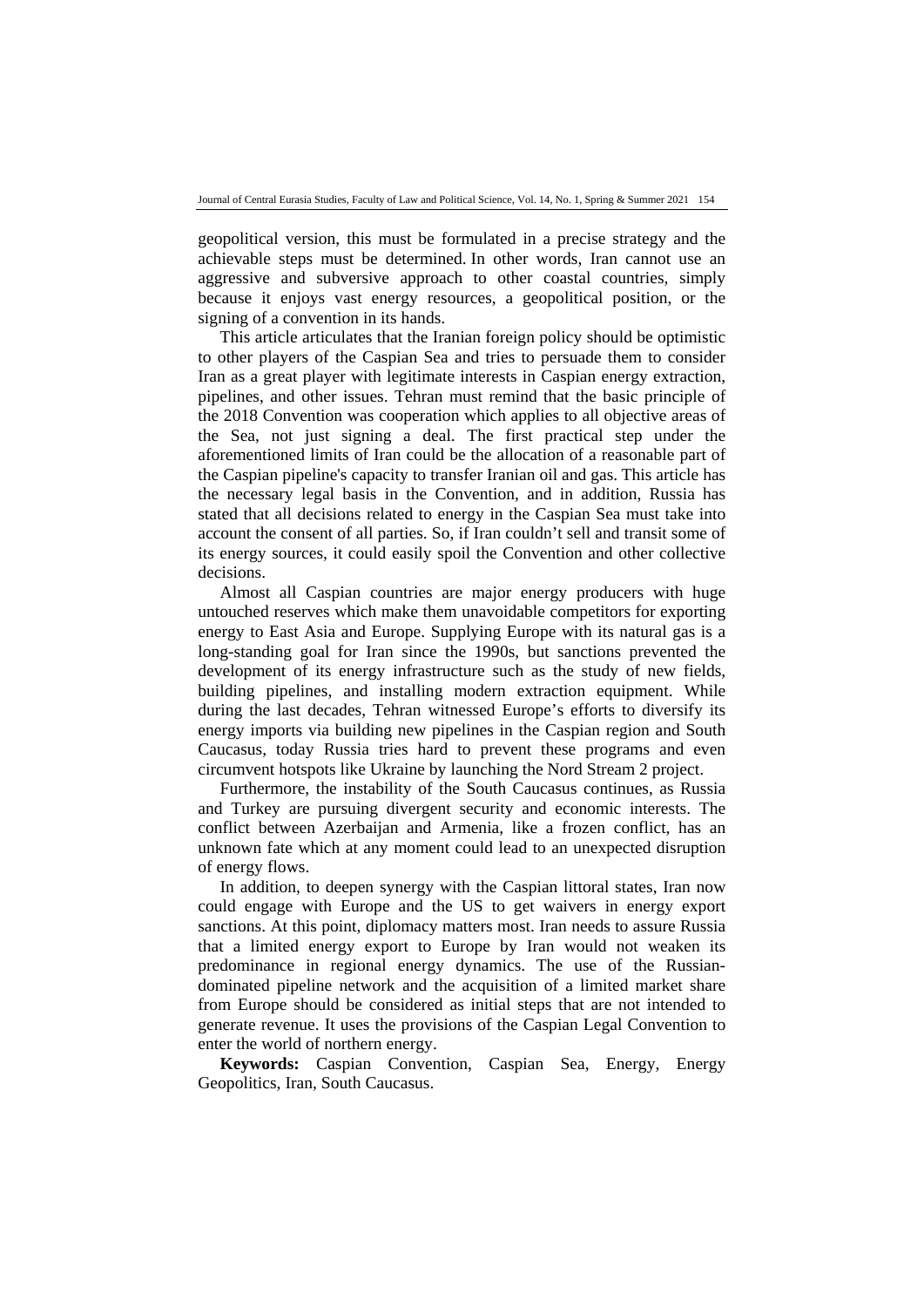## **كنوانسيون رژيم حقوقي درياي خزر و جايگاه ايران در ژئوپليتيك انرژي قفقاز جنوبي اكبر وليزاده**  استاديار مطالعات منطقهاي، دانشگاه تهران  **\* مهدي صادقي**

دكتري مطالعات منطقهاي، دانشگاه تهران (تاريخ دريافت: -1399/07/10 تاريخ تصويب: 1399/07/30)

**چكيده** 

امضاي كنوانسيون حقوقي دريايي خزر در سال 2018 گامي مهم براي مشخصكردن همة ابعاد حقـوقي مرتبط با اين درياچه بود. در ميان اين ابعاد امنيتي متعدد براي ايران، مؤلفة وضعيت خطوط لولة دريـاي خزر ميتواند براي اين كشور در تحريم شديد در حوزة انرژي و نيز انزوا در ژئوپليتيـك انـرژي قفقـاز جنوبي، بسيار با اهميت و فرصتسـاز باشـد. تحـريم سـبب شـده اسـت گـزارة فكـري بنيـادين همـة راهبردپردازان شرقي و غربي در توسعة اَبربرنامههاي انرژي در زمينة استخراج نفتوگاز و فرسـتادن آن به خطوط لوله در اوراسياي مركزي، دورزدن ايران و اجتناب از حضور ايران باشد. قفقاز جنوبي هـم از اين سياست مستثني نبوده و با بازيگرداني بازيگران كوچكي مانند جمهورري آذربايجـان و تركمنـستان، تهران در حاشيه مانده است. مقدوراتي كه مفاد كنوانسيون حقـوقي دريـاي خـزر در زمينـة ژئوپليتيـك انرژي براي ايران پديد آورده است با يك سياستگذاري عاقلانه و فرصـتطلبانـه مـيتوانـد بـه اهـرم كنشگري براي ايران در اين عرصه تبديل شود. در اين نوشتار در پي پاسخ به اين پرسش هستيم كـه بـا توجه به كنوانسيون خزر مبني بر توجه به دو مؤلفة اجماع و ملاحظات محيط زيستي در ساخت خطوط لوله در درياي خزر، جمهوري اسلامي ايران ميتواند با سهمخـواهي تـأمينبخـشي از ظرفيـت انتقـالي خطوط لولة انرژي درياي خزر كه بايد از قفقاز جنوبي عبور كند، يك كارت بازي مـؤثر در ژئوپليتيـك انرژي قفقاز جنوبي در اختيار داشته باشد.

**واژگان اصلي** 

انرژي، ايران، درياي خزر، ژئوپليتيك انرژي، قفقاز جنوبي، كنوانسيون خزر.

E-mail: dsadeghi.mehdi@ut.ac.ir مسئول نويسندة\*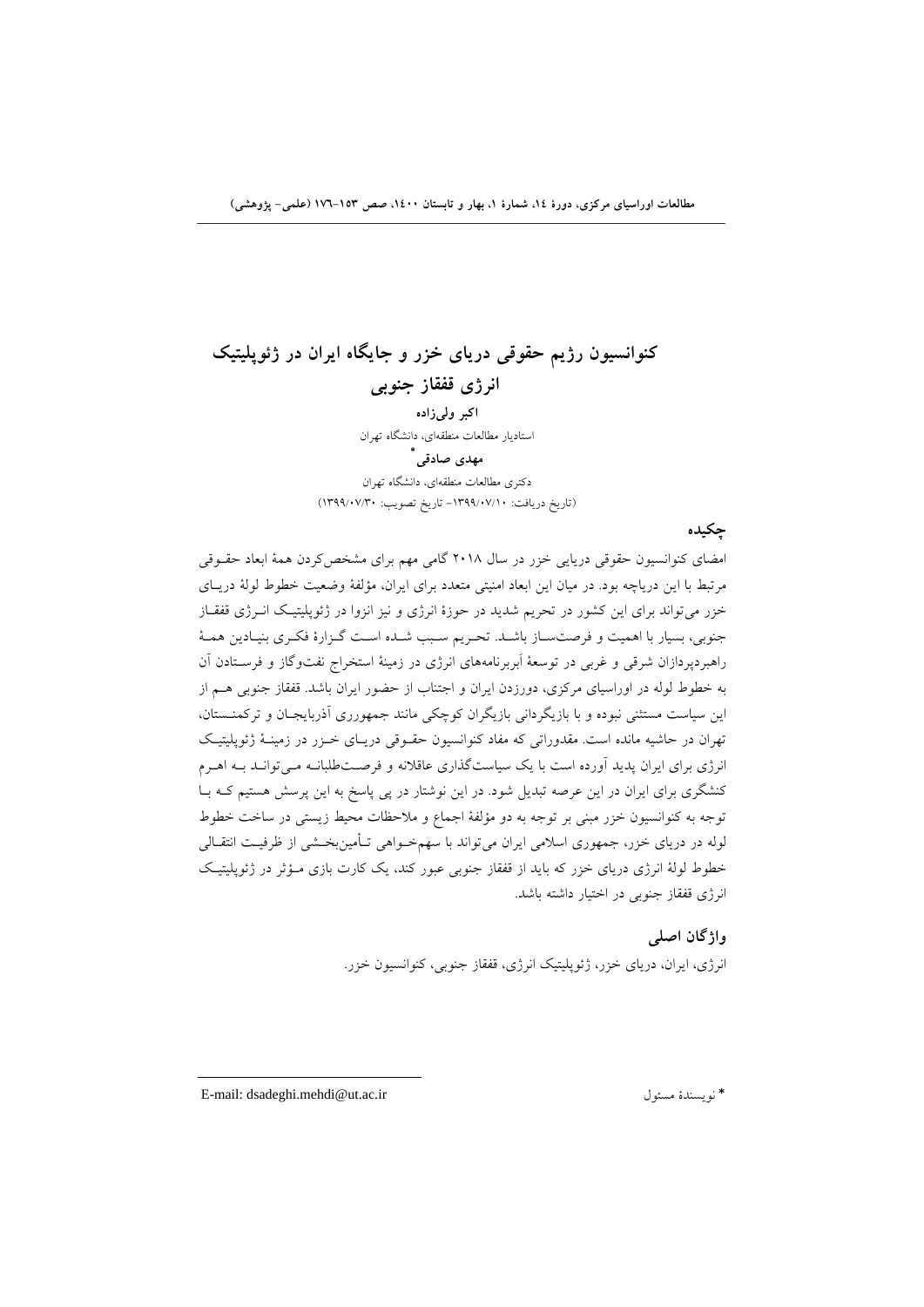امضاي «كنوانسيون رژيم حقوقي درياي خزر»<sup>1</sup> و نهايي شدن تعيين رژيم حقوقي دريـاي خــزر فرصت مناسبي براي همة بازيگران انرژي منطقه است. بيشتر منابع نفت و گـاز ايـن منطقـه در اطراف درياي خزر قرار دارند كه استخراج آنها به اين كنوانسيون و مفـاد حقـوقي آن وابـسته است. همچنين بخش زيادي از مسيرهاي انتقال انرژي نيز در اين ناحيه واقع شده است. بهويژه خطوط لولة مهم در زمينة انتقال انرژي اين منطقه به اروپا از داخل قفقاز جنوبي عبور مـيكنـد. ايران از نظر جغرافيايي متصل به «راهروي شرق- غرب»<sup>٬</sup> يا همان «راهروي جنوبي»، ٌ در مقابل راهروي روسي يا شمالي و بخش مهمي از آن به شمار مـيرود. در دهـههـاي گذشـته، ايـران هرگونه فعاليت در موضوع انرژي را مشروط به تعيين تكليف رژيم حقوقي درياي خـزر كـرده بود. سرانجام توانست با ديگر كشورهاي حاشية درياي خزر به توافق هرچنـد بحـثبرانگيـزي برسد. در حال حاضر، ايران با اين واقعيت روبهرو شده است كه در پرتو رژيم حقوقي امضاشدة اين درياچه، ديگر طرفها در حال بهرهبرداري از منابع و انتقال سرماية خارجي بـه منطقـه بـه سود خود هستند (22-33 2003: ,Ogutcu(. ايـران پـيشتـر در اعتـراضهـايي بـه جمهـوري آذربايجان در نهايت در «طرح شاه دنيز» سهم اندكي گرفـت. تـاكنون همچنـان سـهم ايـران از قراردادها و طرحها اندك بوده است. همة رقيبان در بـازي انـرژي سـهمي بـراي خـود كـسب كردهاند و با وجود اختلاف و تضاد منافع، همكاري نيز دارند (44-55 2017: ,Bajrektarevic(.

روسيه بهعنوان قدرتمنـدترين بـازيگر خـزر، كنوانـسيون خـزر را بـه معنـاي آزادي عمـل كشورهايي مانند تركمنستان و جمهوري آذربايجان و حتي قزاقستان در انتقال انرژي منطقه بـه شرق و غرب بهعنوان مراكز انتقال انرژي يا كانونهاي انرژي و سـاخت خطـوط لولـه در ايـن دريا نميداند. به نظر روسيه بنا به لزوم ملاحظات محـيط زيـستي كـشورهاي سـاحلي ديگـر، ساخت خطوط لوله بايد براساس اجماع انجام گيرد. اين موضـعگيـري روسـيه كـه برآمـده از نگرانيهاي روسيه در مورد ژئوپليتيك انرژي منطقه است، بهصورت طبيعي مـسكو را در كنـار تهران قرار داده است و دو كنشگر را در موضع واحدي قرار ميدهد.

از نظر رقابت در حوزة انرژي، ايران و روسيه از نظر منابع انـرژي و موقعيـت ژئـوپليتيكي، مزيتهاي نسبي بالايي دارند و اين موضوع آنان را بر روي كاغذ دو رقيب آشتيناپذير تعريف ميكند، اما عرصة عمل حوزة متفاوتي است. روشن است قدرت روسيه در اين زمينه به راحتي بر بازيگران ديگر از جمله ايران فائق ميآيد. ولي اين به معنـاي محـرومسـازي از فرصـتهـا نيست. ايران ميتواند با تكيه بر منابع قدرت خود در منابع و ژئوپليتيك انـرژي بـهعنـوان يـك

1. Caspian Sea Legal Convention

**مقدمه** 

<sup>2.</sup> East-West Corridor

<sup>3.</sup> Southern Corridor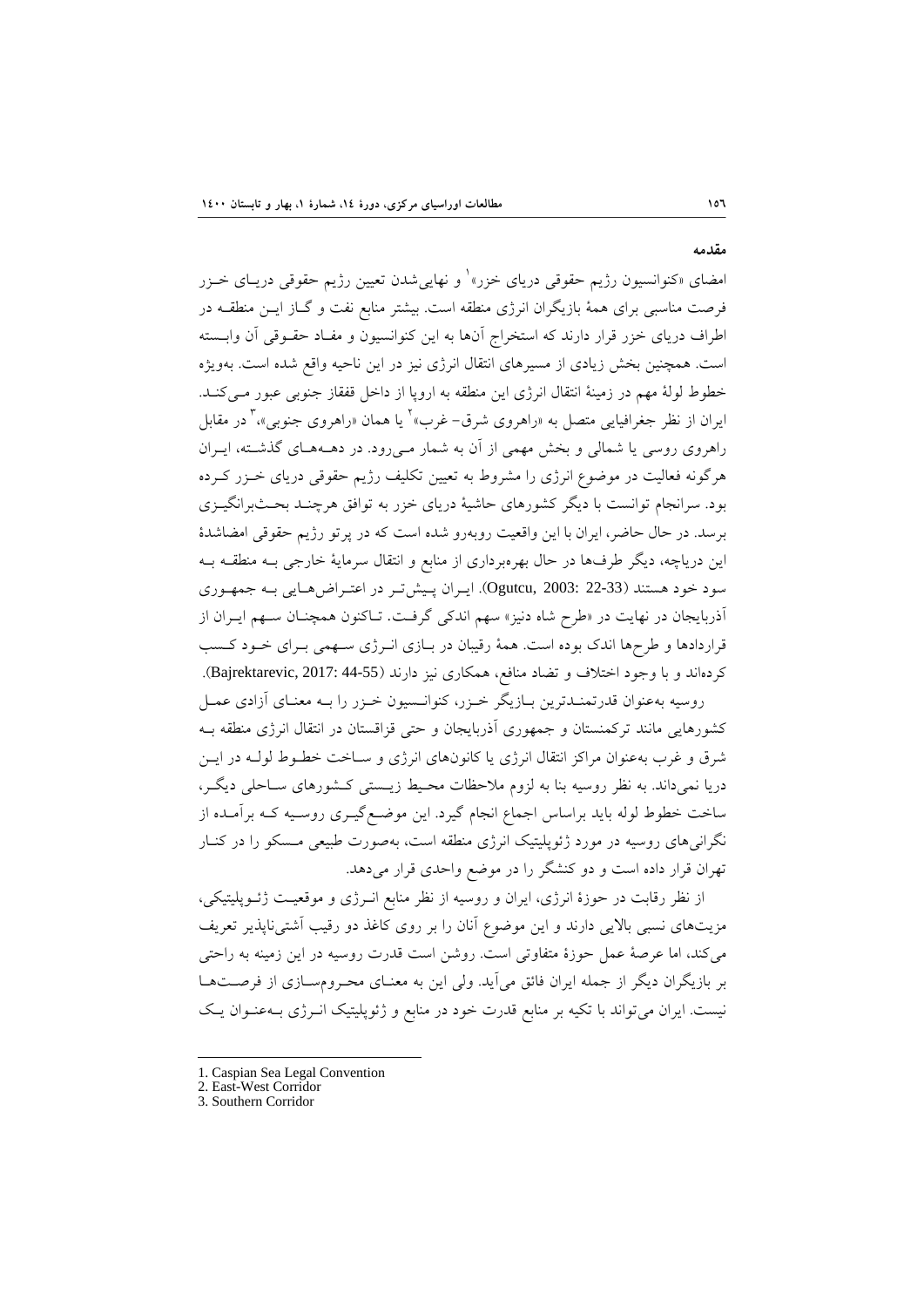كارت بازي، وارد عرصة همكاري و رقابت با ديگر كشورهاي ساحلي شـود و از پـويشهـاي انرژي در قفقاز جنوبي سودي براي خود تدبير كند.

#### **پيشينة پژوهش**

ادبيات بهنسبت گستردهاي در موضوع جايگـاه ايـران در انـرژي خـزر و قفقـاز جنـوبي توليـد شده است و پژوهشگران از زاويـههـاي متنـوعي ايـن موضـوع را بررسـي كـردهانـد. در ايـن زمينه فرجيراد و ديگران (1393) در مقالة «ژئوپليتيك انتقال انرژي در حـوزة دريـاي خـزر و تأثير آن بر امنيت ملي جمهوري اسلامي ايـران» بـر ايـن باورنـد كـه ايـران از نظـر متغيرهـاي گوناگون بهترين مسير انتقال انرژي به بازارهاي جهاني است، اما با مخالفهاي آمريكا از انتقال انرژي خزر كنار گذاشته شده است كه اين سياست در بلندمدت سبب انزواي ژئوپليتيكي ايران ميشود.

جعفري و ملكي (1399) در مقالة «معادلة سياست خارجي ايران و روسيه در معماي انرژي خزر»، ايران و روسيه را در حوزة انرژي خزر و مسيرهاي انتقال قفقاز جنوبي رقيـب يكـديگر ميشناسد. آنها بر اين نظر هستند كه اشـتراك نظـر دو كـشور دربـارة منـع نفـوذ كـشورهاي فرامنطقهاي مانند آمريكا، بهضرورت به معناي نظر يكسان در مورد پويشهاي انرژي در خزر و قفقاز جنوبي و نيز آرمانهاي ملي هـر يـك از طـرفهـا در موضـوع انـرژي نيـست. كـامران دستجردي و ديگران (1391) در مقالة «جايگـاه ژئوپليتيـك و ژئواكونوميـك در انتقـال انـرژي درياي خزر به بازارهاي جهاني» مزيتهاي ايران از نظر انتقال انرژي خزر را تبيـين كـردهانـد. آنها ضمن توجه به تحريمهاي آمريكا مينويسند ايران بايد براي تضمين منافع خود در منطقه، ديپلماسي هوشمندانه در پيش بگيرد و با نگرش امنيتي، منـابع اقتـصادي خـود را بجويـد و در برابر تحرك كشورهاي منطقه، در انزوا و انفعال نباشد.

كولايي (1389) در مقالة «جمهوري اسلامي ايران و ژئوپليتيك قفقاز جنـوبي» بـا تكيـه بـر چارچوب مفهومي ژئوپليتيك، امكانات و محدوديتهاي كنشگري ايـران در قفقـاز جنـوبي را تحليل كرده است. او در تحليل خود، موضوع نقش ايران در پروندة انرژي منطقه را يك مرحله بالاتر و بهصورت كلانتر ديده و بر آن است كه بهدليل ويژگيهـاي ژئـوپليتيكي منطقـه و نيـز مسائل سياسي و امنيتي آن، نگرش ايران بايد عميقتر و گستردهتر از تمركز صرف بر انرژي يـا مسيرهاي ارتباطي باشد و در چارچوب كلان همكاري با منطقه از جمله امـور اقتـصادي قـرار گيرد.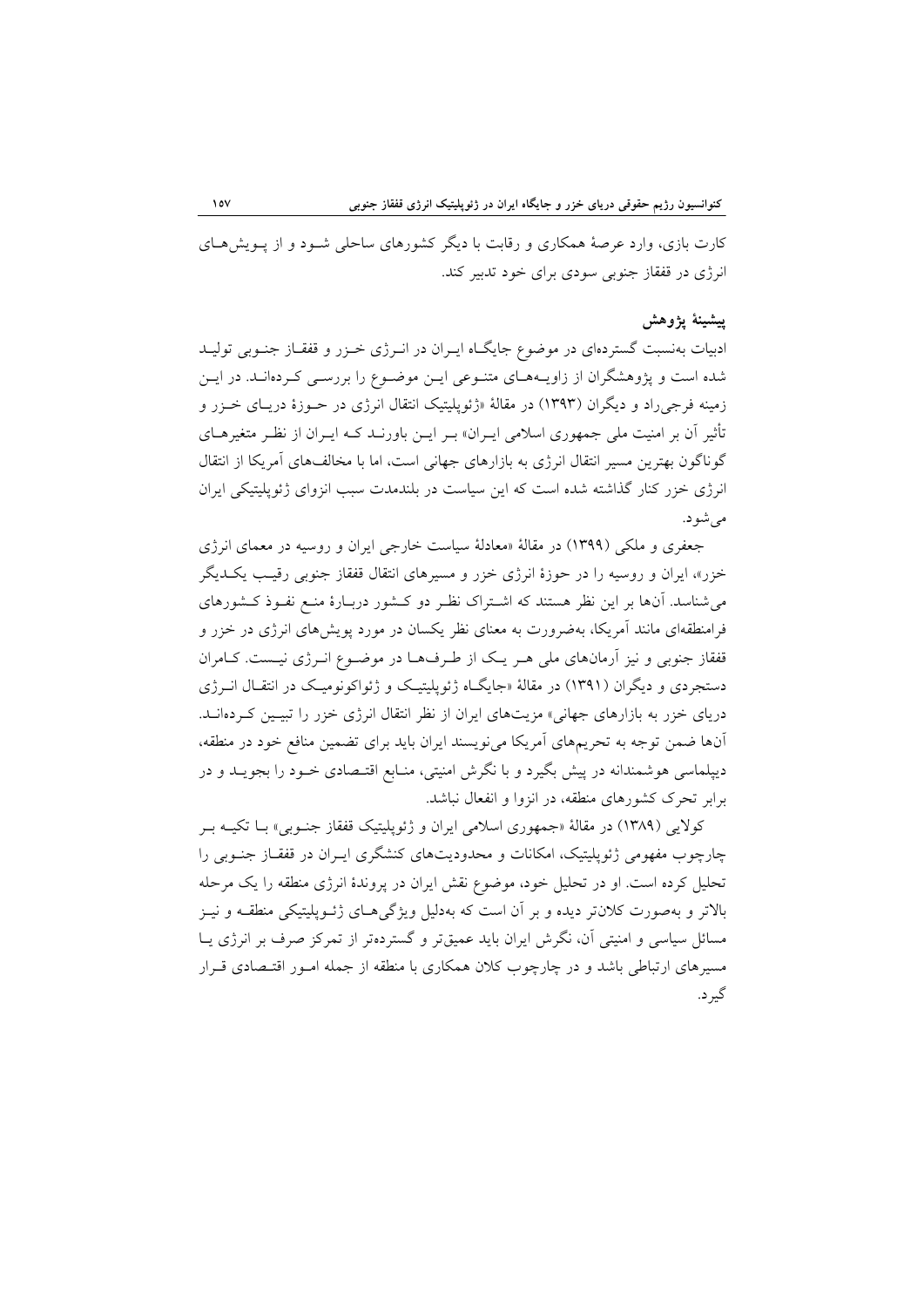## **مباني نظري**

### **ژئوپليتيك انرژي**

ژئوپليتيك انرژي تأثير جنبههاي مختلف انـرژي بـر سياسـتگـذاري، تـصميمگيـري، افـزايش توانمندي و روابط گونـاگون ملـتهـا و دولـتهـا را بررسـي مـيكنـد. بـهدليـل واقـعشـدن كانونهاي مصرف انرژي در جهان توسعهيافته، پيوند ميان صنعت و انـرژي اسـاس قـدرت در آغاز هزارة سوم است. به همين دليل، تسلط بر كانونهاي اصـلي هيـدروكربنهـا و مـسيرهاي انتقال آنها بهويژه، اساس بسياري از كنشهـا در حـوزة روابـط بـينالملـل بـهشـمار مـيرود .(Valizadeh and Houshisadat, 2013: 100)

مطالعه و ارزيابي نقش انرژي و تأثير بعدهاي آن بر متغيرهـايي چـون سياسـت، قـدرت و ارتباطات پيچيده ميان ملتها و دولـتهـا در محـدودة ژئوپليتيـك انـرژي اسـت. نفـتوگـاز بهعنوان مهمترين انرژيهاي فسيلي بهواسطة داشتن امتيـازي بـالا در فهرسـت انـرژي جهـان، موقعيت مهمي در روابط بينالمللـي را بـه خـود اختـصاص دادهانـد. انـرژي بـهعنـوان متغيـر ژئوپليتيك جايگاه ويژهاي را در بازيهاي قدرتهاي نظامي جهاني باز كرده است و دسترسـي به منابع انرژي براي همة سطحهـاي سلـسله مراتـب قـدرت جهـاني، اهميـت راهبـردي دارد .(Masoodipoor and Others, 2019-2020: 492)

كنترل منابع انرژي براي استقلال و امنيت ملي همة كشورهاي توليدكننده و مصرفكنندة آن اهميت دارد. كشورهاي توليدكننده با تلاش براي كنترل و حفاظـت پايـدار از منـابع حيـاتي و درآمدزاي خود، مايل به مشاركت فعال و عادلانه در روند رشد اقتصاد جهاني و اسـتفادة بهينـه از منابع آن براي توسعة اقتصادهاي ملي و افزايش استانداردهاي زندگي مردم بهسـوي رسـيدن به منافع و هدفهاي ملي خود هستند. در مقابل، كشورهاي مصرفكننده نيز تمايل به تـضمين جريان دريافت انرژي با پايينترين سطح قيمت و برقراري امنيت راهبردي و حملونقل آن بـه بازارهاي هدف دارند (408 Mahdian and Fakhri, 2010:

امنيت عرضة انرژي و ثبات در قيمتها دو عامل اساسـي بـراي رشـد اقتـصادي قـوي در كشورهاي صنعتي و در حال توسعه است. ژئوپليتيك انرژي و وجود ذخاير انرژي در معدودي از كشورها، توازن بازار را بهشكل قابل توجهي بهسوي توليدكنندگان جهت داده است. بنابراين خطر ژئوپليتيكي در عرصة انرژي زماني صورت ميگيرد كه تنشهاي بينالمللي، درگيريهـاي محلي يا منطقهاي، دورنماي نظام سياسي و اقتصادي بينالمللي را از نظر انرژي تيرهوتار نـشان دهد. اختلالهاي امنيت انرژي همواره موضوع اصلي مباحث ژئـوپليتيكي بـودهانـد و در طـول تاريخ، تلاش براي دستيابي به منابع انرژي و امنيت كافي مسيرهاي انتقال، نيازمند تدابير نظامي، ديپلماتيك، تجاري و فني بوده است (261-262 2013: ,Yari(.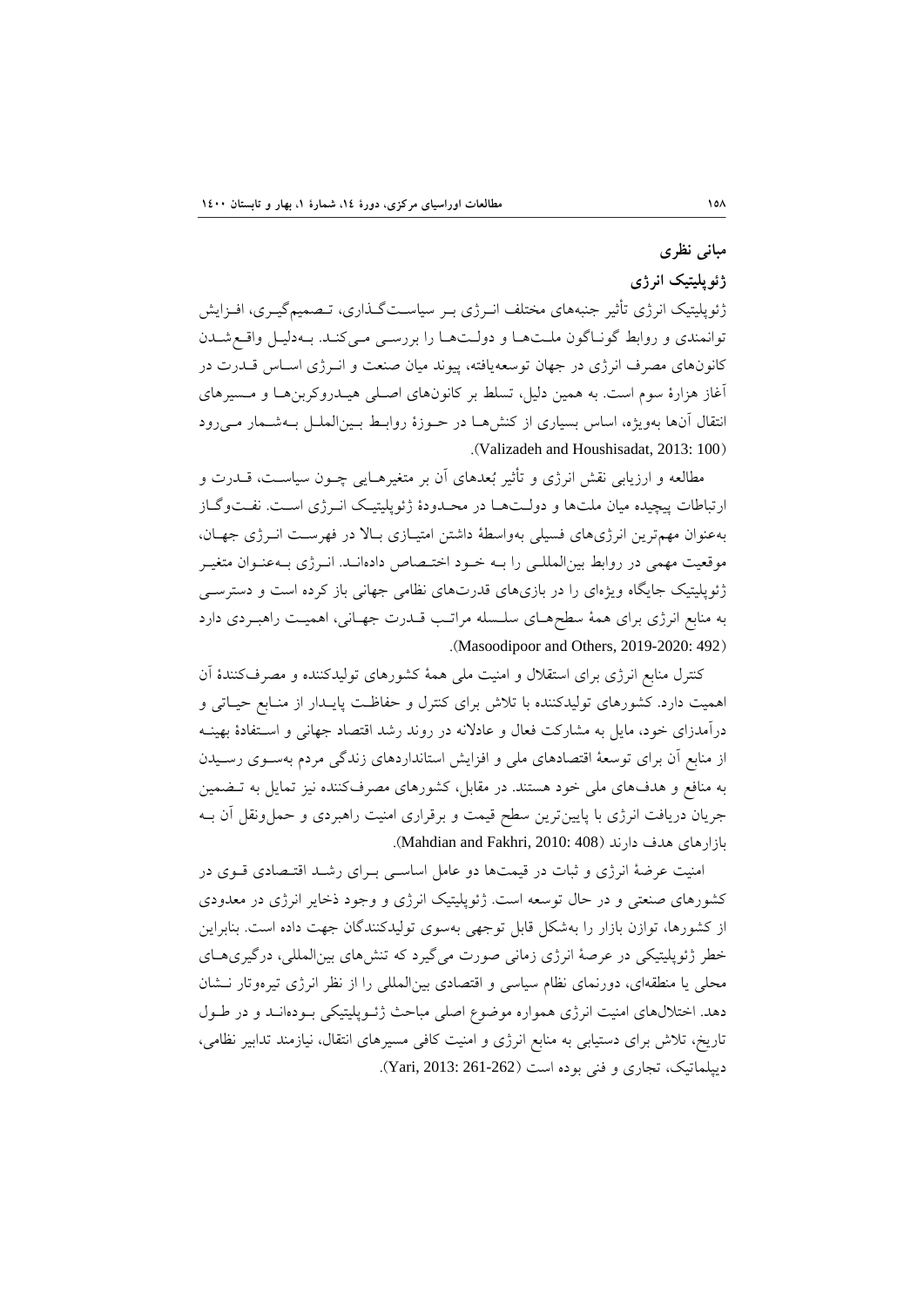ليبرالها معتقدند ژئوپليتيك انرژي كشورها ميتواند بـستري مناسـب بـراي تجـارت ميـان كشورها فراهم كند و سبب وابستگي متقابل آنها به يكديگر و افزايش هماهنگي آنها شود. در اين زمينه ممكن است رژيمهاي انرژي مانند اوپك يا سازمان بينالمللـي انـرژي را نيـز ايجـاد كنند. اما از چشمانداز واقعگرايي، ژئوپليتيك تبديل به يك بازي با حاصل جمع صفر ميشود و منافع ژئوپليتيكي بهصورت دستاوردهاي نسبي در مقايسه با ديگران ديده مـيشـود. از ديـدگاه واقعگرايي، برگزيدن مسيري براي انتقال انرژي، انتخابي سياسي محسوب ميشود كه به هزينـة ناديدهگرفتن ديگر مسيرهاي ممكن انجام ميشود و اين تصميم پيامدهاي سياسـي و اقتـصادي خود را براي رقيبان بهدنبال خواهد داشت (Falahi and Vosoughi, 2020: 64).

اين ديدگاه واقعگرايان نسبت به ژئوپليتيك انرژي كنـوني دور از واقعيـت نيـست. پـس از جنگ سرد و فروپاشي اتحاد شوروي كنترل بر منـابع انـرژي و مـسيرهاي انتقـال انـرژي و در نتيجه اهميتيافتن فاكتور اقتصاد در قدرت و امنيت دولـتهـا بـيش از پـيش اهميـت يافـت. بهطوري كه گفته ميشود طرح خاورميانه بزرگتر از سوي آمريكا براي گسترش كنترل آمريكـا بر خاورميانة غني از انرژي با اين هدف ارائه شده بود كه هيچ قدرت خارجي نبايد بـر فـضاي ژئوپليتيك آن كنترل داشته باشد (120 2021: ,Yousefi-Haji and Anbaji Zomorodi(.

نميتوان عقيدة واقعگرايي نسبت به ژئوپليتيك انرژي را در سياستگـذاري كـشورهاي بـا منابع انرژي غني و جايگاه ژئوپليتيكي بالا ملاك رفتار و سياستگذاري قـرار داد. زيـرا امكـان ديپلماسي و همكاري را به حداقل كاهش ميدهد و خواستار يك سياست خارجي خودبـسنده و به دور از همكاري و رقابت است. ژئوپليتيك انرژي بستري است كه كشورهاي داراي منـابع قدرت و مؤلفههاي اين بستر يعني منابع انرژي و موقعيت ژئوپليتيكي ميتوانند كنشگري داشته باشند و سود مطلق مدنظر مكتب ليبراليسم را پيگيري كند. به سخن ديگـر، ژئوپليتيـك انـرژي برتري است كه ايستا بوده و سطح قدرت تعريفشدهاي دارد و آنگونه كه واقعگرايان معتقدند تلاش يك بازيگر براي بهرهگيري مطلق از منابع قدرت خود، بهضرورت به معنـاي محروميـت ديگران يا همان سود نسبي مدنظر واقعگرايان نميشود.

**ايران و فرصتهاي رژيم حقوقي درياي خزر از ديدگاه انرژي** 

مهمترين بخش اقتصادي منطقة خزر بخش انرژي آن است كـه در روابـط جديـد ژئـوپليتيكي ميان كشورهاي ساحلي و قدرتهاي بزرگ فرامنطقـهاي دريـاي خـزر عـاملي مهـم محـسوب ميشود. بهگونهاي كه اين منطقه را بهعنـوان منطقـة حـساس ژئواسـتراتژيك منـافع سياسـي و اقتصادي در نظر دارند. ايـن موضـوع علـتهـاي گونـاگوني دارد: نخـست، بـا وجـود انـدك بهنظررسيدن ذخاير انرژي خزر در مقايسه با ديگر مناطق، اگر ذخاير انرژي كشورهاي عضو در نظر گرفته شود، اهميت انرژي منطقة خزر در معادلات ژئواستراتژيك برجستگي خود را نـشان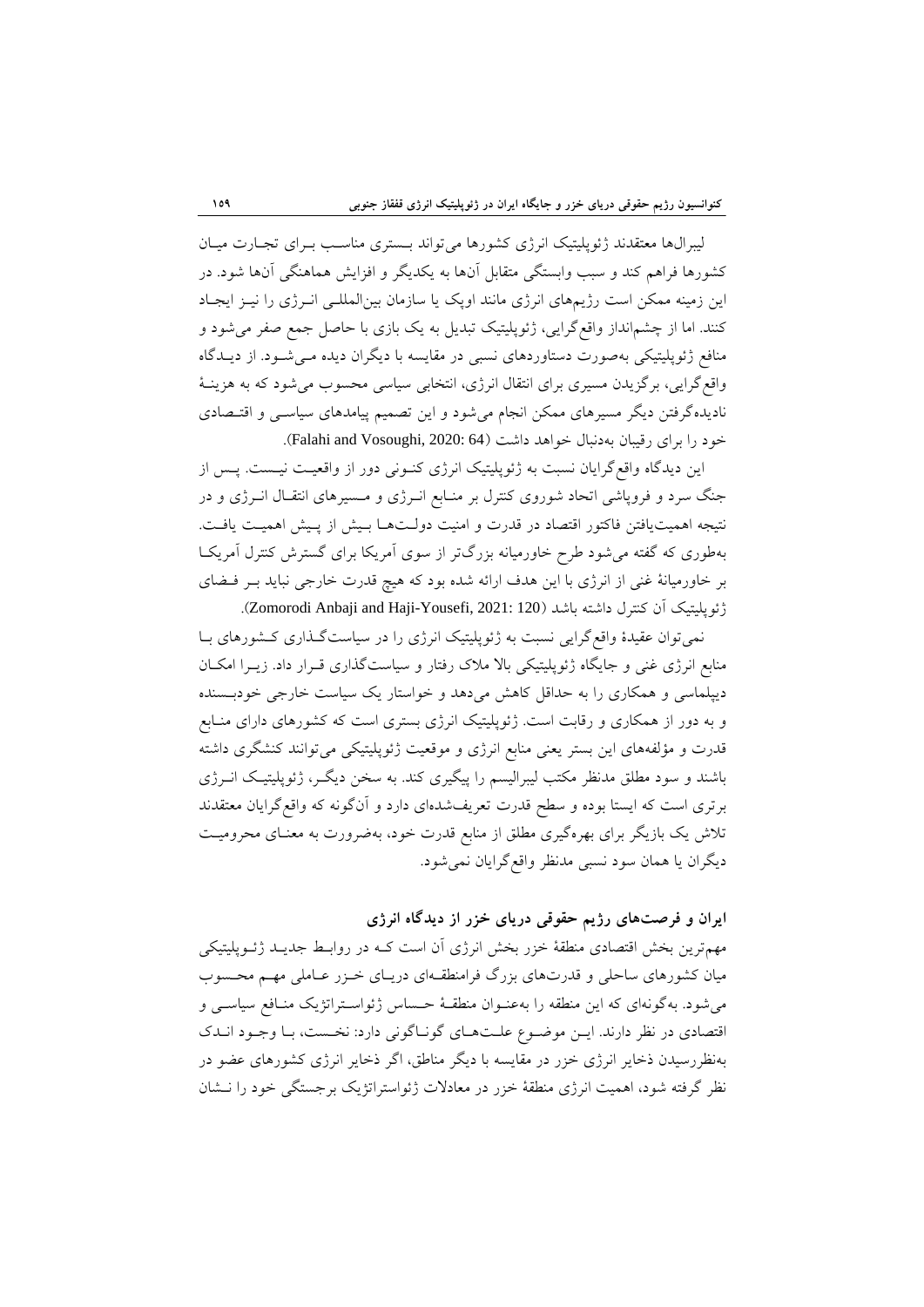ميدهد؛ دوم، درآمدهاي انـرژي سـهم قابـل تـوجهي در اقتـصادي كـشورهاي سـاحلي دارد؛ سوم، نقش آمريكاست كه با وجود دوربودن از اين منطقـه، تـسلط بـر خطـوط لولـة انـرژي و مـسيرهاي انتقـال آن را بـراي خـود برتـري مـيدهـد. چراكـه جنـگ خطـوط لولـة رقابـت ژئواستراتژيك قدرتهاي بزرگ را در به اصصلاح «بازي بـزرگ نـوين» موجـب شـده اسـت .(Jafari and Jaanbaaz, 2018: 42-43)

كنوانسيون رژيم حقوقي درياي خزر فرصت مناسبي بـراي همـة بـازيگران انـرژي منطقـه است. ناحية درياي خزر محل دو منبع قدرت مهم است: منابع انرژي و مسيرهاي انتقال انرژي. در حوزة خزر نخست جمهوري آذربايجان و سپس قزاقستان شروع به استخراج انرژي، بـدون توجه به تعيين رژيم حقوقي كردند (44-55 2017: ,Bajrektarevic(. در ادامه روسـيه و سـپس تركمنستان هم اين مسير را رفتنـد. بنـابراين كنوانـسيون خـزر گـام بـسيار مهمـي بـراي رفـع دوگانگيها و بازگرداندن وضعيتي واحد و يكسان در موضوع تحديد حدود و مـشخصشـدن بخشهاي متعلق به هر كشور ساحلي محسوب مـيشـود (179-182 2012: ,Baev(. براسـاس مادة چهار اين كنوانسيون طرفها فعاليتهاي خود در درياي خزر را در زمينههاي دريانوردي، برداشت، استفاده و حمايت از منابع زنـدگي آبـي، اكتـشاف و بهـرهبـرداري از منـابع بـستر و زيربستر و همچنين ديگر فعاليتها را بنابر اين كنوانسيون و ديگر توافقهاي انجامشده منطبـق با اين كنوانسيون انجام خواهند داد.

همچنين براساس مادة هشتم تعيين حدود بستر و زيربستر درياي خزر، كشورهاي سـاحلي بايد از راه توافقهاي انجامشده، با درنظرگرفتن اصول و موازين شناختهشدة حقوق بينالملل و با هدف تواناساختن آن دولتها به اعمال حقوق حاكمة خود در بهرهبرداري از منابع زيربـستر و ديگر فعاليتهاي اقتصادي مـشروع مـرتبط بـا توسـعة منـابع بـستر و زيربـستر اقـدام كننـد (1-4 2019: ,Gurbanov(. امضاي كنوانسيون، بازتابهاي گونـاگون و مختلفـي در كـشورهاي امضاكننده داشت. در هر كشور با توجه به فضاي موجود آن مباحث مختلفي مطـرح شـد و در رسانههاي جمعي آن كشور انعكاس يافت (12-22 2018: ,Gurbanov(.

براساس اسناد تاريخي استخراج نفت در شـبهجزيـرة آبـشوران در نزديـك بـاكو پايتخـت جمهوري آذربايجان به صدها سال قبل باز ميگردد. منابع نفت جمهـوري آذربايجـان و حـوزة خزر منبع اصلي استخراج نفت براي امپراتوري روسيه و سپس براي اتحاد شوروي تـا قبـل از اكتشاف نفت در سيبري محسوب ميشد و تا فروپاشي اتحـاد شـوروي حاكمـان مـسكو تنهـا بهـرهبـرداران نفـت خـزر بودنـد (22-44 2018: ,Blank(. كـشورهاي جمهـوري آذربايجـان، تركمنستان و قزاقستان بهدليل استقلالنداشتن در كنـار ايـران سـهمي از منـابع خـزر نداشـتند. پيدايش چهار كشور جديد بهجاي شوروي واحد در حوزة خزر شرايط ژئوپليتيكي جديدي را ايجاد كرد و موجب شد در اين كشورها از قراردادهاي موجود ميان ايران و شوروي تفسيرهاي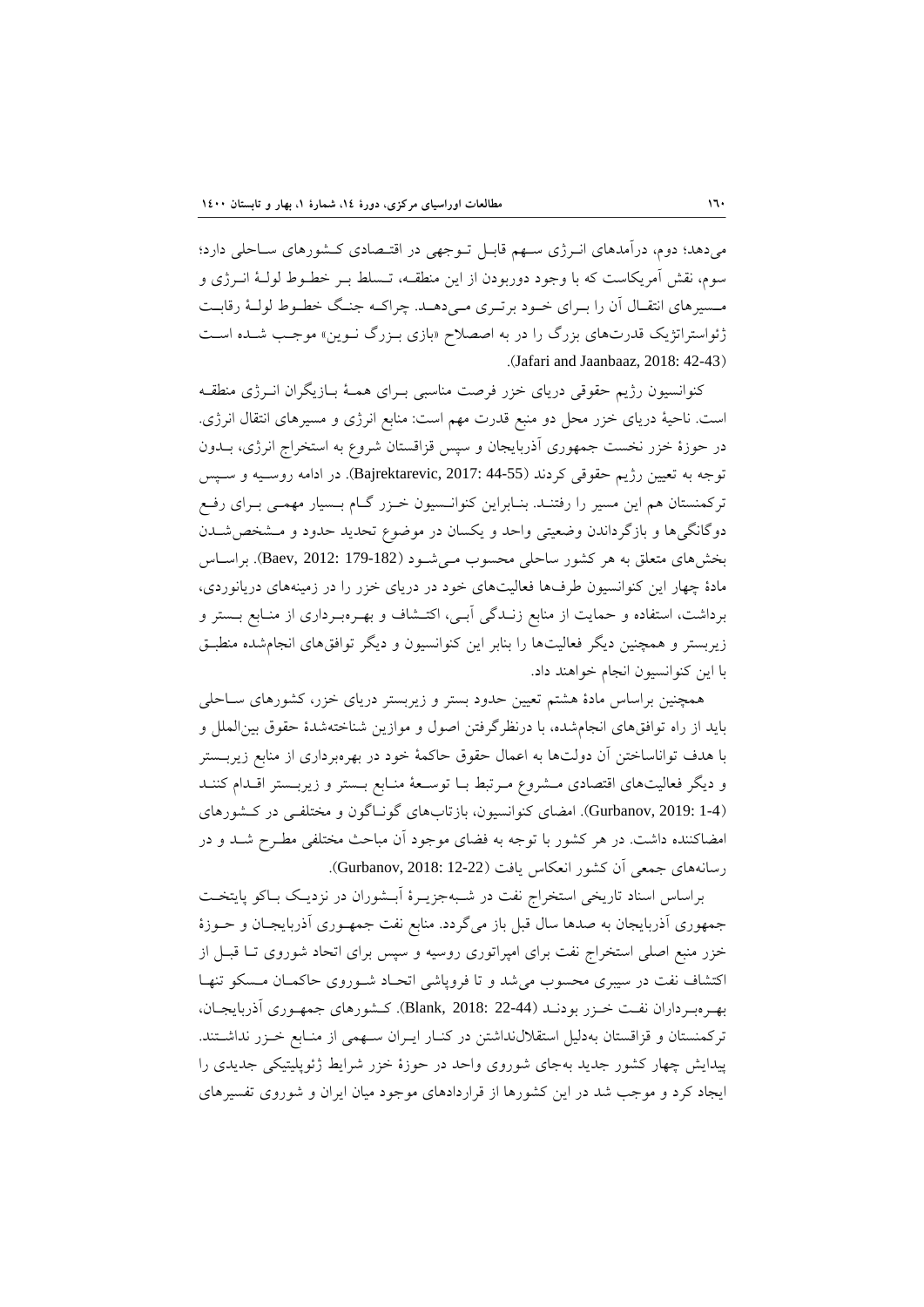كـشورهاي آنكـه بـا .)The Energy Union in the Next Decade, 2019) شـود متفـاوتي بازمانده از اتحاد شوروي خود را متعهد با قراردادهاي شوروي ميدانستنند، در حوزة خـزر در چگونگي تفسير و عمل به قراردادهـاي 1921 و 1940 ايـران و اتحـاد شـوروي ديـدگاههـاي متفاوتي شكل گرفت؛ بهويـژه آنكـه در ايـن قراردادهـا مباحـث مختلفـي از جملـه چگـونگي بهرهبرداري از منابع بستر و زيربستر درياي خزر، مشخص نشده بود (Keshari, 2018: 33-41). حوزة خزر ذخاير كشف شـدة قابـل توجـه نفـت وگـاز دارد و احتمـال داده مـيشـود منـابع اثباتنشدة آن بيش از منابع موجود باشد. براساس براورد سازمان بينالمللي انرژي ميزان ذخاير اثباتشده و احتمالي حوزة خزر 48 ميليارد بشكه نفت و 8,269 تريليون مترمكعب گاز اسـت .(Overland, 2010 (a): 22-26)

اين براوردها بيشتر مربوط به منابع موجـود در سـاحل يـا نزديـك بـه سـاحل كـشورهاي پيرامون درياي خزر است، زيرا توسعهنيافتگي ميدانهاي نفتـي، نداشـتن امكـان بهـرهگيـري از فناوريهاي نوين و بستهبودن درياي خزر كه مانع انتقال كشتيها و دكلهاي بـزرگ اكتـشافي است، موجب شده است اطلاعات دقيقي از منابع بستر اعماق درياي خـزر بـهويـژه در بخـش جنوبي آن (كه در اختيار سه كشور ايران و جمهوري آذربايجـان و تركمنـستان اسـت) وجـود نداشته باشد. براساس براوردهاي موجود سازمان بينالمللي انرژي گفته ميشود منابع مهم نفت در بخش شمالي خزر و منابع مهم گاز در بخش جنـوبي آن قـرار دارد (8-43 2018: ,Blank(. بنابراين از پيامدهاي فروپاشي اتحاد شوروي آن بود كه كشورهاي جانشين شوروي در دريـاي خزر به همراه ايران هركدام تفسيري خاص خود از قراردادهاي 1921 و 1940 ارائه دهند و بـا توجه به ظرفيتها و تواناييهاي خويش تلاش كنند حقوق حاكميتيشـان را در دريـاي خـزر بهكار گيرند (Herzig, 2015: 25-32).

با وجود توافق اولية پنج كـشور در مـورد ضـرورت وجـود اجمـاع پـنجگانـة كـشورهاي ساحلي خزر دربارة موضوعهاي مختلف درياي خـزر كـه بـه منـافع همـة كـشورهاي مربـوط ميشد، از سال 2002 به بعد روسيه با قزاقـستان و سـپس بـا جمهـوري آذربايجـان، پروتكـل دوجانبهاي امضا كرد كه با وصلكردن دو سر نقـاط سـاحلي ايـن دو كـشور در عمـل حـدود 27 درصد دريا سهم قزاقستان و حدود 19 درصد دريا سـهم روسـيه مـيشـد. ايـن در حـالي بود كه ايران متهم بود با پيگيري تعيين رژيم حقوقي دنبـال سـهم 50 درصـدي از دريـا بـود و معتقد بود بهرهبرداري و كشاندن سرماية خـارجي تـا قبـل از تعيـين حـدود غيرقـانوني اسـت (12-18 2018: ,Mammadova(. اين موضوع هيچگاه سياست رسمي دولت ايران نبوده است و بيشتر در سطح جامعة مدني مطرح ميشد. البته از نظر برخي، چون براسـاس برخـي برآوردهـا ايران در سمت خود منابعي نداشت، عجلهاي براي اكتـشاف نداشـت و دنبـال سـهم و سـاحل بيشتر بود. سهمي حدود 18 درصد هم با همـين فرمـول بـراي جمهـوري آذربايجـان در نظـر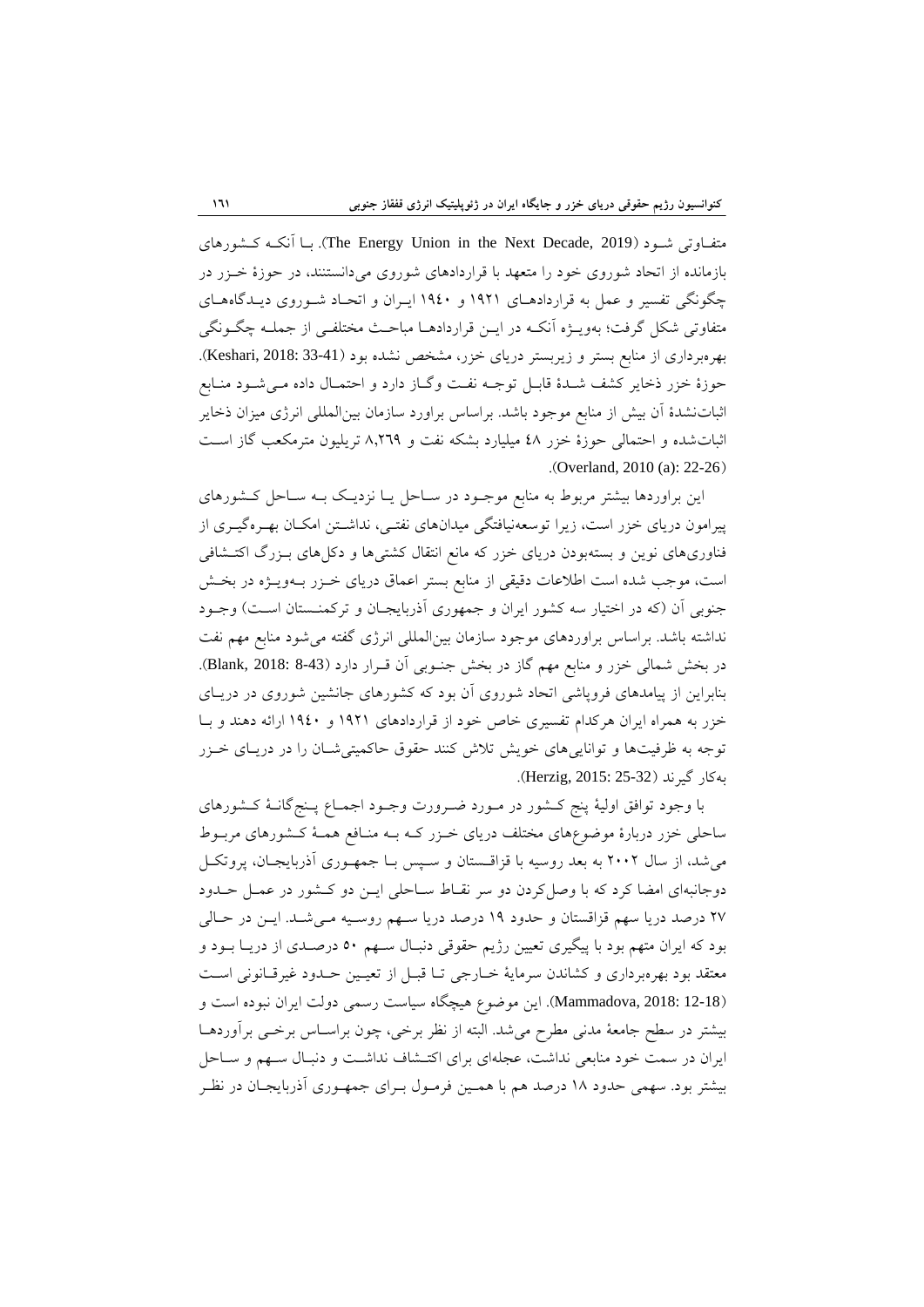گرفته شده است. در واقع 64 درصد بستر دريا را اين سه كشور ميان خود تقسيم كردند. سـهم ايران در فرمول تنها 13 درصد بود. ايران و تركمنستان ايـن نـوع تقـسيمبنـدي دوجانبـه را بـه رسميت نشناختند و نظام تقسيم دريا را غيرقابل قبول اعلام كردند. بعدها تركمنستان نيز ايـران را تنها گذاشت و بيتوجه به تعيين رژيم حقوقي بهدنبال اكتشاف رفت. اين كشور نيز در وسط درياي خزر با جمهوري آذربايجان در منبع گازي مهم «سردار-كاپاز» شـريك بـود. منبعـي كـه جمهوري آذربايجان آن را مربوط به خود دانـسته و در آن كـار اكتـشاف را شـروع كـرده بـود .(Ogutcu, 2003: 22-33)

تركمنستان نيز موضوع تعيين رژيم حقوقي را رها كرد. در سـال 2003 اقـدام غيراجمـاعي روسيه، جمهوري آذربايجان و قزاقستان در تقسيم مرزهاي خود در درياي خـزر موجـب شـد، شوراي امنيت ملي جمهوري اسلامي ايران براي صيانت از يكپارچگي سرزميني و منـافع ملـي كشور تـصميم بگيـرد تـا بـا قـدرت ملـي خـود از سـهم 20 درصـدي بـراي ايـران تـا زمـان مشخصشدن رژيم حقوقي و تحديد حدود دفاع كند و اجازه ندهد در اين محدوده هيچگونـه بهرهبرداري يكجانبهاي از منابع درياي خزر از سطح بستر و زيربستر انجـام شـود. ايـن اقـدام ايران در عمل موجب شد وضعيت دوگانة تحديد حدود در شمال و جنوب درياي خزر شـكل گيرد (22-33 2015: ,Weitz(. در نتيجة اين دوگانگي، در شمال خزر فعاليـتهـاي اكتـشاف و بهرهبرداري از منابع انرژي بـستر و زيربـستر توسـعه يافـت. بـرعكس در جنـوب خـزر همـة فعاليتها به جز در مناطق نزديك ساحل نزديك ساحل متوقف شد.

بنابراين كنوانسيون خزر گام بسيار مهمي براي رفـع دوگـانگيهـا و بازگردانـدن وضـعيتي واحد و يكسان در موضوع تحديد حدود و مشخصشـدن بخـشهـاي متعلـق بـه هـر كـشور ساحلي است. براساس مادة چهار اين كنوانسيون، طرفها بايد فعاليتهاي خود در درياي خزر در زمينـههـاي دريـانوردي، برداشـت، اسـتفاده و حمايـت از منـابع زنـدگي آبـي اكتـشاف و بهرهبرداري از منـابع بـستر و زيربـستر و ديگـر فعاليـتهـا را بنـابر ايـن كنوانـسيون و ديگـر موافقتنامههاي انجامشدة منطبق با اين كنوانسيون انجام دهند. و براساس مـادة هـشتم، تعيـين حدود بستر و زيربستر درياي خزر بايد با توافق بين كشورهاي با سواحل مجاور و مقابل و بـا درنظرگرفتن اصول و موازين شناختهشدة حقوق بينالملل و بهمنظور تواناساختن آن دولـتهـا به اعمال حقوق حاكمة خود در بهرهبرداري از منابع زيربستر و ديگـر فعاليـتهـاي اقتـصادي مشروع مرتبط با توسعة منابع بستر و زيربستر انجام شود (2-5 2019: ,Gurbanov(.

مادة چهاردهم كنوانسيون يكي از مانعهاي توسعة همكاريهاي انـرژي در دريـاي خـزر را برطرف كرده است. اين ماده، قراردادن خطوط لولة زيردريا را در بستر دريا به رسميت شناخته است. بر اين اساس، كشورهاي حوزة خزر ميتوانند نسبت به قراردادن خطوط لولـة سراسـري زير دريا و بستر دريا اقدام كنند. مشروط به آنكه طرحهاي آنها با استانداردهاي زيستمحيطي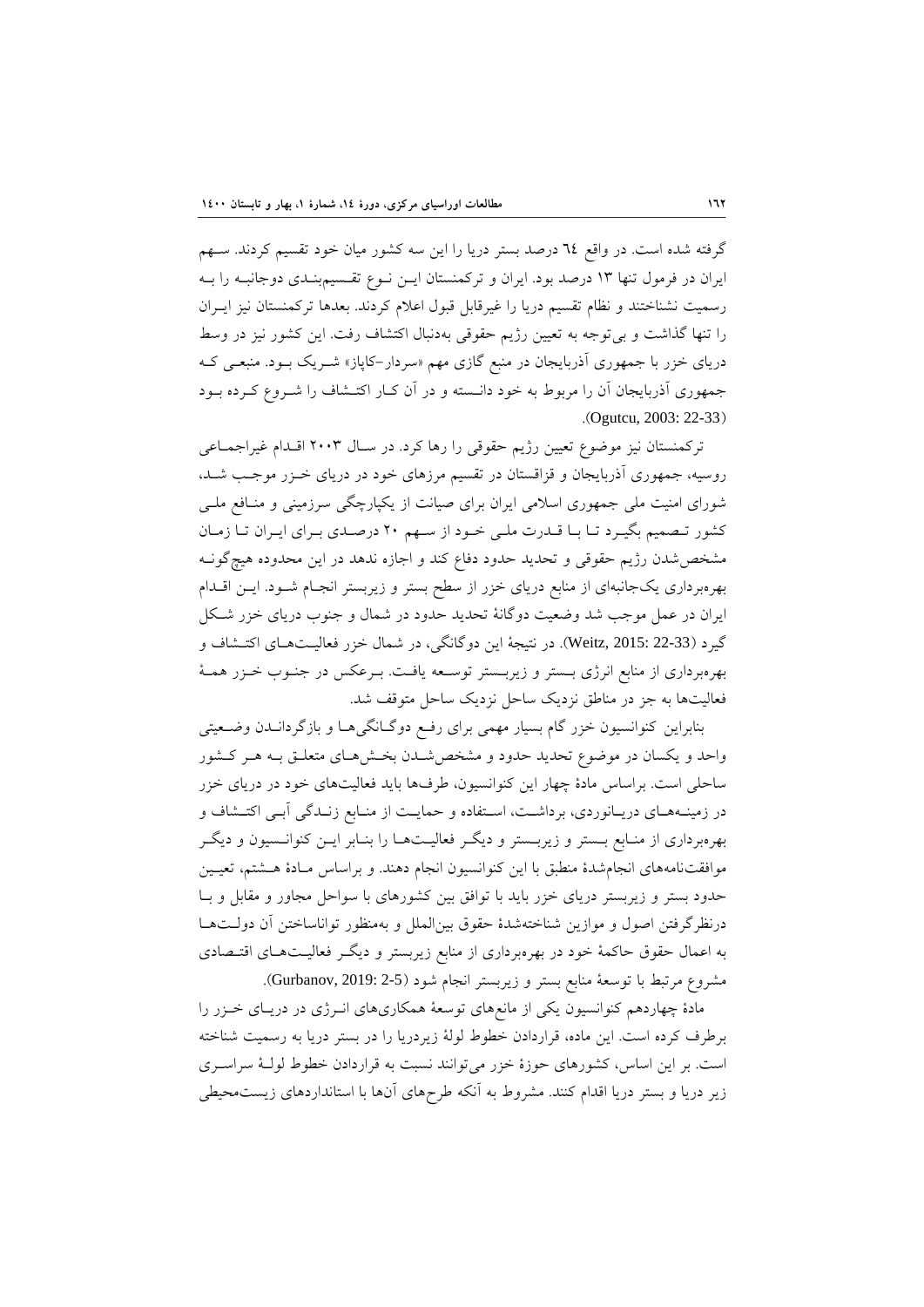و الزامهاي مندرج در موافقتنامههـاي بـينالمللـي كـه طـرفهـا عـضو آن هـستند از جملـه كنوانسيون چارچوب حفاظت از محيط زيست دريايي دريـاي خـزر و پروتكـل هـاي الحـاقي مربوطه مطابقت داشته باشند.

اين كنوانسيون با رفع مانعهاي زيستمحيطي و قانوني عامل اجراي طرحهاي متوقفشـده است. هم اكنون طرحهايي مانند وراخزر و بيشتر خطوط غربي در قالـب راهـروي جنـوبي بـا وجود مخالفت ايران و روسيه در حال اجراييشدن هستند. واقعيت اين اسـت كـه بـسياري از طرحهاي نامناسب و گران با ارادة غرب به پيش خواهد رفت و مخالفت ايران با خطوط غربي منافع ملي ايران را تأمين نخواهد كرد. براي نمونه، وراخزر و تاناپ بـا وجـود مخالفـتهـا در حال اجراييشدن هستند و دستگاه ديپلماسي و سياست خارجي ايران بايد ضمن هوشـياري و عبور از مخالفت انفعالي، براي بهدستآوردن سهمي از اين طرحها بينديشد.

ايران ميتواند از اين بستر نوين حقوقي استفاده كند و ضمن حـضور در منطقـه، در مـسير انتقال گاز طبيعي منطقه به اروپا حضور داشته باشد. در اين زمينه، مـواد كنوانـسيون خـزر نيـز فرضية اين نوشتار را تأييد ميكند. اين كنوانسيون در مقدمـة خـود مـيگويـد: «ايـن توافـق بـا درنظرگرفتن فضاي همكاري حسن همجواري و تفاهم متقابل بين طرفها براي ايجاد شـرايط مساعد بهمنظور توسعة همكاري اقتصادي سودمند متقابل در درياي خزر تـلاش مـيكنـد». بـا توجه به آنچه گفتيم در اين كنوانسيون زمينههـاي مناسـبي بـراي همكـاريهـاي انـرژي ميـان كشورهاي حوزة خزر فراهم است. البته اين همكاري مشروط به حل مـسئلة تحديـد حـدود و تعريف بستة همكاري انرژي در ميان كشورهاي ساحلي است (2-5 :Gurbanov, 2019).

منابع بههم پيوستة كشورهاي ساحلي در استخراج منابع انرژي زيربستر خـزر و روشهـاي انتقال آن از بستر يا سرزمينهاي كشورهاي ساحلي بهصورت راههاي انتقالي يا معاوضه ايجاب ميكند كه كشورهاي پيرامون خزر روح حاكم بر كنوانسيون را كـه همكـاري و منـافع جمعـي كشورهاست در نظر بگيرند و در همكاري با يكديگر در مسير توسعة منطقة خزر گام بردارنـد. با توجه مسيرهاي مختلف خطوط لولة انتقال نفتوگاز كشورهاي حوزة خزر مـيتـوان گفـت مادة 14 كنوانسيون بيشتر به موضوع خط لولة انتقال نفـت قزاقـستان و خـط لولـة انتقـال گـاز تركمنستان به جمهوري آذربايجان و از آنجا به تركيه و ديگر بازارهـاي جهـاني بـاز مـيگـردد .(Gurbanov, 2018: 12-22)

مخالفت با خط لولة وراخزر و ديگر طرحها در داخل ايران همچنان ادامـه دارد. برخـي از كارشناسان انتقال گاز تركمنـستان بـه جمهـوري آذربايجـان از بـستر دريـاي خـزر را موجـب تضعيف موقعيت حملونقلي ايران دانسته و كنوانسيون خزر را سبب زيان براي منافع اقتصادي كشور ميداننـد. واقعيـت ايـن اسـت كـه نمـيشـود ايـن اسـتدلال را بـه جهـت اقتـصادي و زيستمحيطي رد كرد. بايد واقعيتهاي بينالمللي و ارادة غرب براي تأسـيس خطـوط انتقـال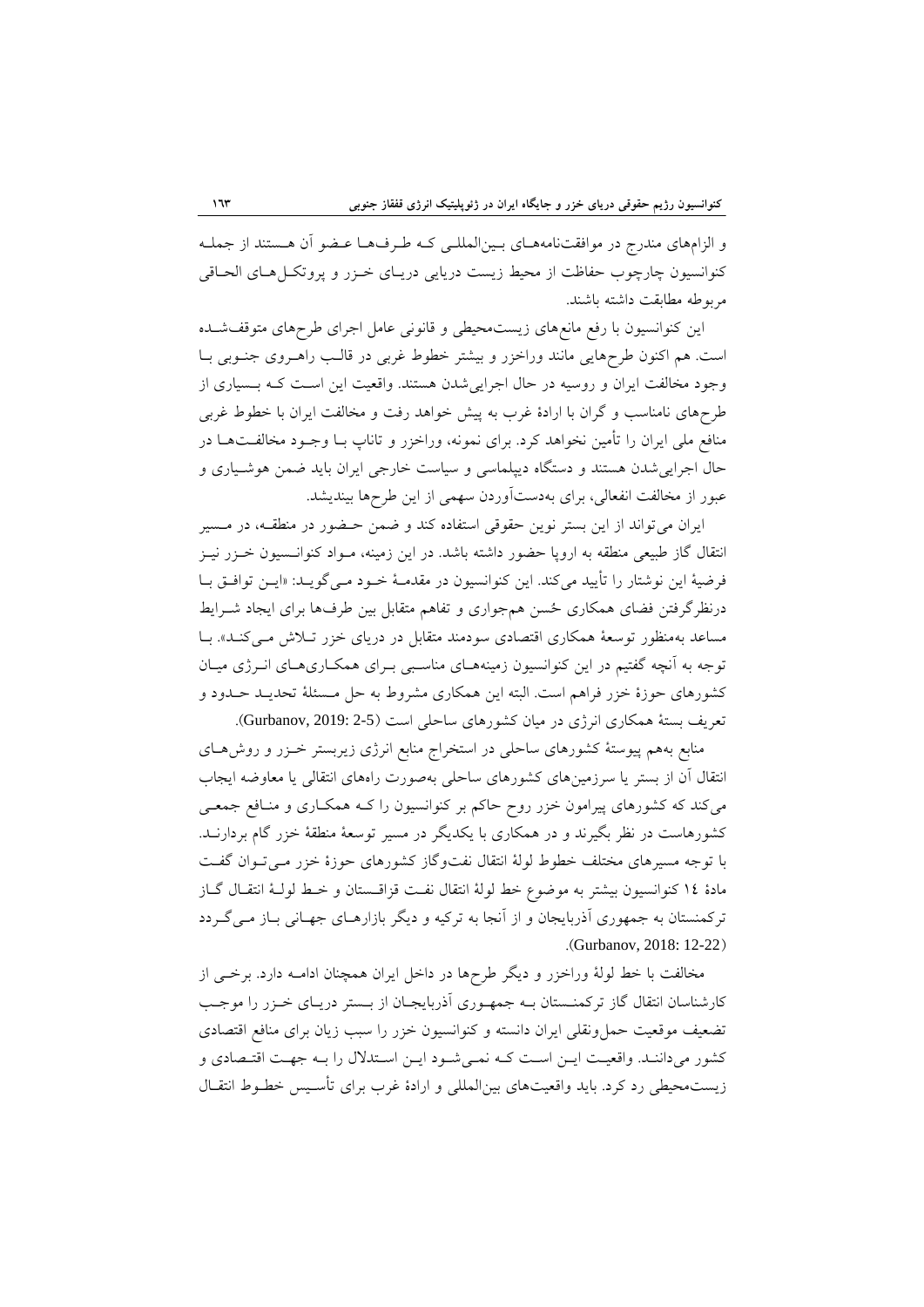انـرژي را در نظـر گرفـت و بـراي حـضور در آن تـلاش كـرد. البتـه مخالفـتهـاي ايـران و روسيه با طرحهاي غربي با عنوان دليلهاي فني و زيستمحيطي، بيشتر جنبة اقتـصادي دارد و روسيه به محض كسب سهمي مناسب مخالفت خود را كاهش ميدهد. ايران نيز ميتوانـد ايـن رويه را دنبال كند و با توجه به منابع عمومي در حوزة خزر و سياست همـسايگي بـا ديگـران، اين موضوع را نيز در بـستر گفـتوگوهـاي تعيـين حـدود بـا تركمنـستان بـه نتيجـه برسـاند (20-28 :(b (2010 ,Overland(. تركيه و روسيه رقيب انـرژي ايـران هـستند. تركمنـستان نيـز قراردادهاي سنگيني با چين براي انتقال گاز به اين كشور بسته است. چين با رشدي فزاينده در حال گسترش خطوط است و رقيب اصلي ايران و غرب است. همـة رقيبـان انـرژي در قفقـاز جنوبي به غير از ايران سهمي تعريفشده دارند. امضاي كنوانسيون خزر نيز بـه عمليـاتيشـدن طرحهاي غربي و افزايش جايگاه راهروي جنوبي منجر شد.

**فرصت ايران ناشي از افزايش جايگاه راهروي جنوبي در سال 2018**  امضاي كنوانسيون خزر موانع قانوني و زيستمحيطي طرحهـاي غربـي را كـاهش داد. رقيبـان عرصة انرژي منطقه بلافاصله از فرصت استفاده كردند و طرحهاي متوقفشده را شروع كردند؛ از جمله «مسير راهروي جنوبي» كه شاهراه انتقال انرژي منطقة قفقـاز جنـوبي بـهسـوي غـرب است. (9-22 2018: ,Bompolakis(. در حال حاضر فقط نوع تعامل ايران با غـرب و مخالفـت آمريكا مانع حضور ايران در اين طرح است. راهروي جنوبي انتقال انـرژي بـه اروپـا كـه گـاز ميدان «شاه دنيز» جمهوري آذربايجان را به جنوب اروپا منتقل ميكند از اتصال سـه خـط لولـة قفقاز جنوبي (باكو-تفليس-ارزروم)، وراآناتولي (تاناپ) و وراآدرياتيـك (تـاپ) شـكل گرفتـه است. «خط لولة قفقاز جنوبي» در راستاي مـسيرهاي غربـي اسـت (7-21 Gotev, 2016: 7). در اين طرح، خط لولة جديدي موازي با خـط لولـة موجـود در سراسـر جمهـوري آذربايجـان و گرجستان و همچنـين در ايـستگاه افـزايش فـشار جديـد در گرجـستان افـزوده خواهـد شـد (70-80 2016: ,Kandiyoti(. ظرفيت اين خط لوله به بيش از حدود 54،3 ميليون مترمكعب در روز افزايش پيدا ميكند. اين خط لولة گاز طبيعي، در مـرز گرجـستان و تركيـه بـه خـط لولـة «وراآناتولي» و «وراآدرياتيك» متصل خواهد شد. غالب اين خطوط در قالـب خطـوط غربـي و مكمل هم هستند (12-23 Sidi, 2019: 12).

تحولهاي مهمي از سال 2017 در مورد اين مسير به وجود آمده است كه جايگاه و اهميت آن را دوچندان كرده است (3-8 2015: ,Romanowski(. اين تحولها و رخدادها بهشكلي بوده است كه حضور ايران در اين مسير را بهمنظور تأمين منافع ملي خـود بـه ضـرورتي راهبـردي تبديل كرده است. از مهمترين اين تحولها در زمينة بستن قراردادها يا گشايش طرحهاي انتقال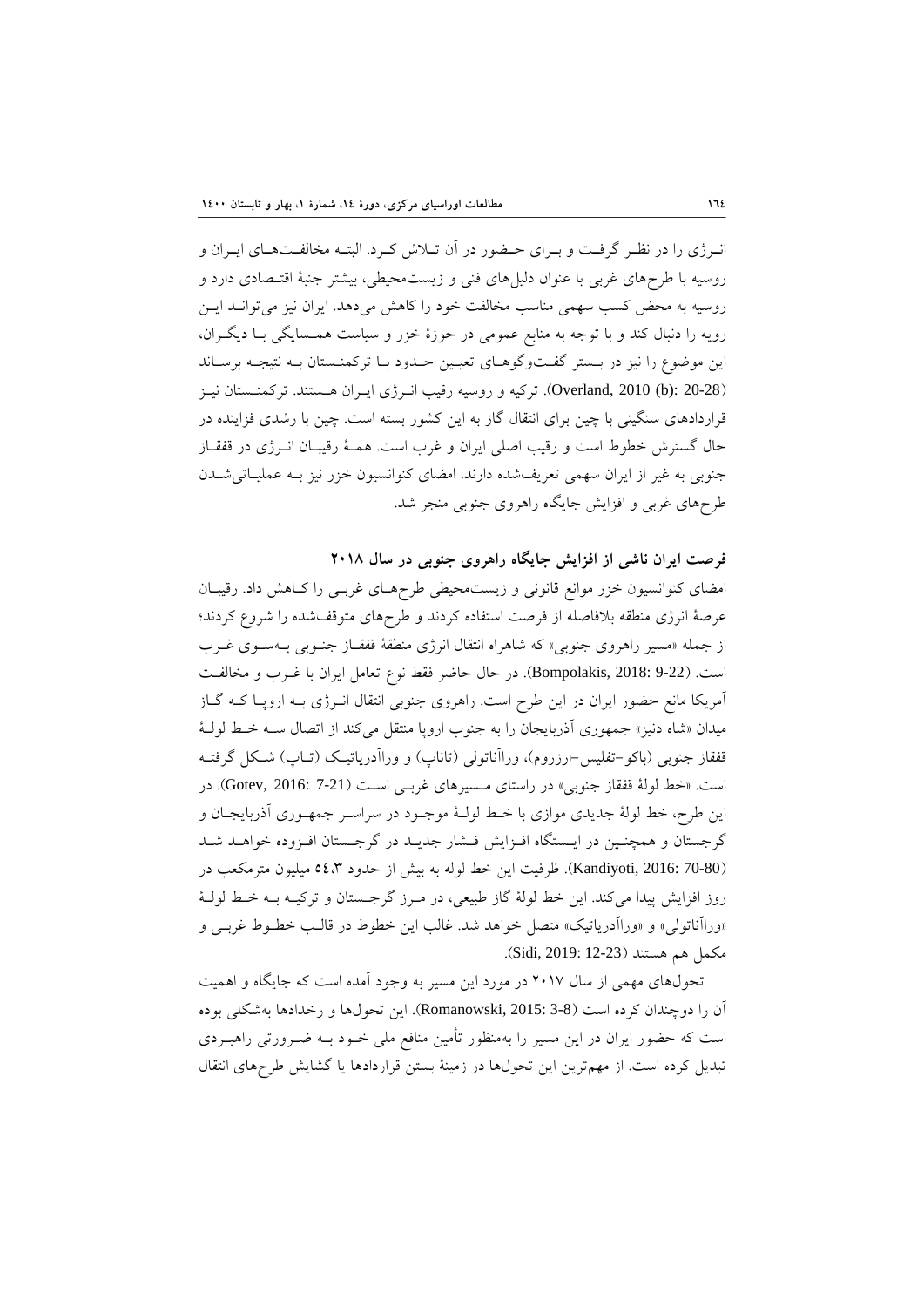انرژي است كه برايند كلي آن افزايش جايگاه منطقة قفقاز جنـوبي در راهـروي جنـوبي انتقـال انرژي به اروپا است (Kandiyoti, 2016: 70-80).

نخستين تحول مهم، مرحلة اول راهروي جنوبي انتقال گاز در «پايانة سـنگ چـال»، ميـدان گازي «شاه دنيز» جمهوري آذربايجان است كه با حضور الهام علياُف رئيسجمهور آذربايجان، محمد باكيندو<sup>\</sup> رئيس سازمان كشورهاي صادركنندهٔ نفت (اوپـك) و مقـامهـاي شــركتهـا و كشورهاي شريك در طرح راهروي جنوبي گاز افتتاح شد ( Souleimanov and Cerný, 2012: ) 22-44). اين طرح در واقع در جهت تقويت خط لولة قفقاز جنوبي است كه به خط لولة «بـاكو ـ تفليس ـ ارزروم» نيز شهرت دارد و به طول 962 كيلومتر از «پايانـة گـازي سـنگ چـال» در جنوب باكو در جمهوري آذربايجان آغاز ميشود و با عبـور از تفلـيس، گرجـستان بـه ارزروم تركيه ميرسد. خط لولة قفقاز جنوبي به موازات خط لولة نفت باكو ـ تفليس ـ جيحان كـشيده شده است (44 2012: ,Qendro(. اين خط خواهر دوقلوي خط جيحان و اصليترين خط گـاز غربي است. اين خط براي انتقال هشت ميليارد مترمكعب گاز جمهوري آذربايجـان بـه تركيـه تأسيس شده و در راستاي اينوگيت، سـه طـرح اروپـا بـراي نفـوذ در منطقـه شـامل تراسـيكا، اينوگيت و طرح تأسيس است (33 2013: ,Bremen(.

تنوعدادن به منابع و مسيرهاي انرژي و بـهويـژه گـاز طبيعـي بـراي كـاهش نقـش روسـيه محور تأسيس اين خط توسط غـرب بـود. خـط لولـة گـازي ارزروم در جهـت جـذب قفقـاز جنوبي در اروپا ارزيابي ميشود. اگـر غـربگرايـي قفقـاز جنـوبي محقـق شـود بـراي ايـران الزام بيشتري در مورد توجه به منطقه و اروپا همزمان ايجاد ميشود. ايـن خـط اولـين مـسيري است كه گاز خزر را از راه گرجستان به اروپا منتقل ميكند و با ظرفيت حدود هـشت ميليـارد مترمكعب در سال 2007 افتتاح شد و قرار است ظرفيت آن در سـال 2020 از بيـست ميليـارد مترمكعب عبور كنـد (3-8 2015: ,Romanowski(. در بـازي بـزرگ جديـد، آمريكـا و اروپـا بهدنبال نفوذ در منطقه به بهانة تأمين امنيت اين خط هستند. جنگ سرد واقعـي ميـان روسـيه و آمريكا در جريان است. البته امروز مـسائل مـرتبط بـا تـأمين امنيـت انـرژي در كـانون توجـه سازمانهاي نظامي قرار گرفتهاند. در اين زمينه، امنيت خطوط لولة نفتوگاز در برابـر عمليـات تروريستي از اولويتهاي سازمانهاي نظامي مانند نـاتو اسـت (33-44 Adeebfar, 2015: 33). در سطح منطقهاي نيز جمهوري آذربايجان همواره بـا واقـعگرايـي، ضـمن بـهدسـتآوردن سـود اقتصادي از مسير انرژي، بهدنبال حل مناقشة قـرهبـاغ بـه سـود خـود بـوده اسـت. جمهـوري آذربايجان بهعنوان يك كشور كوچك بر محوريت انرژي متحد اصلي آمريكـا در منطقـه شـده است. اين كشور يكي از محورهاي مهم راهروي جنوبي و خط قفقاز جنوبي است. اسرائيل نيز

1. Mohamed Bakindo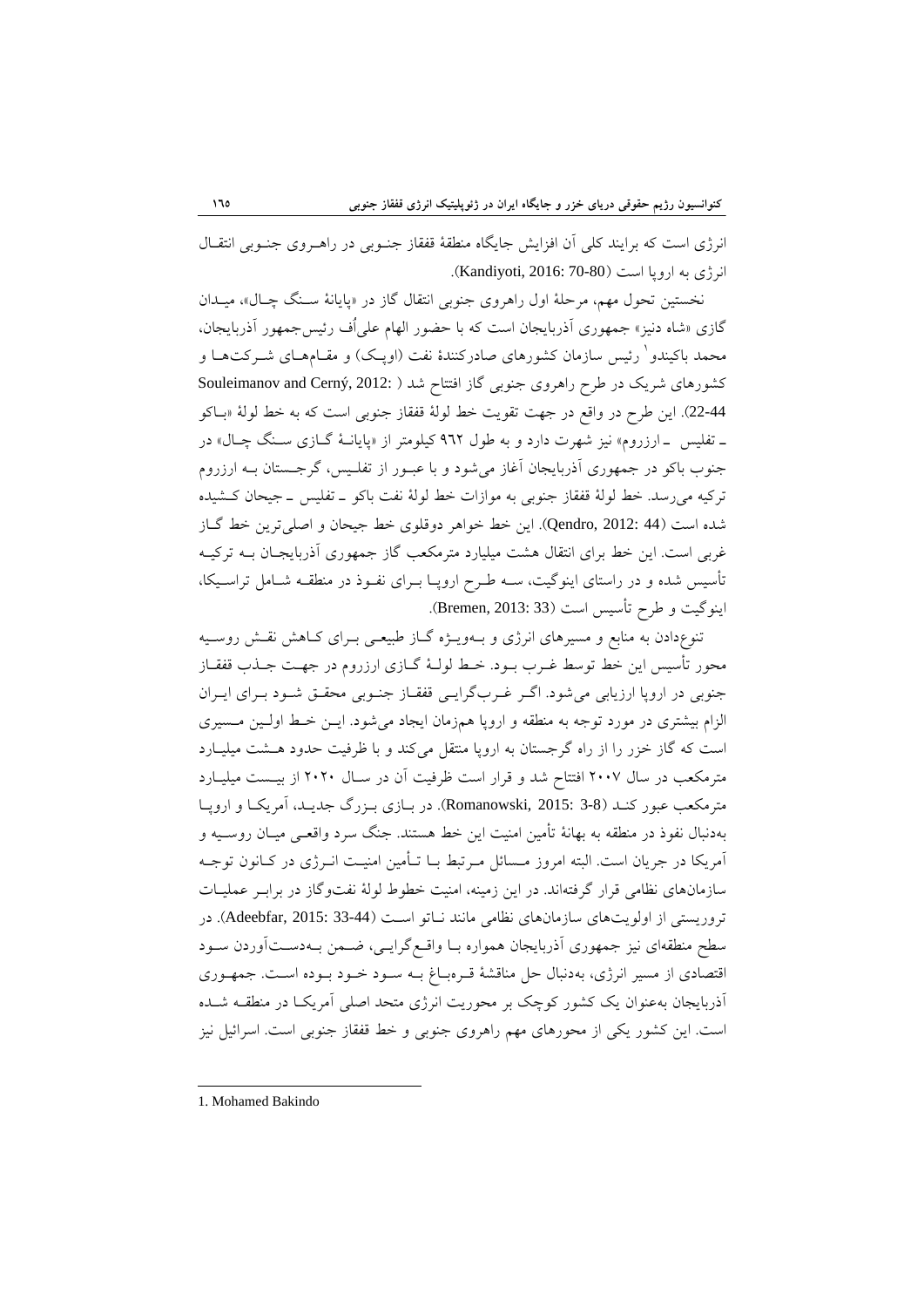نفوذ زيادي در اين كشور ايجاد كرده و اين موارد عامل كـاهش ضـريب امنيتـي ايـران هـستند .(Mammadova, 2018: 12-18)

اگر ايران اين واقعيت را قبول كند كه بهزودي در همسايگي اروپا قرار ميگيرد و نميتواند مانند گذشته با بهحسابآوردن اروپا در كنار آمريكا با آن تقابل داشته باشـد و ملـزم اسـت در زمينههاي گوناگون با اروپا همكاري كند، توجه بيشتري بـه راهـروي جنـوبي خواهـد داشـت. شايان توجه اينكه زنجيرة انتقال انرژي منطقه به خارج در حال ايجاد گروههاي منطقهاي اسـت كه خارج ماندن از آنهـا در جهـت منـافع ملـي و امنيـت اقتـصادي و سياسـي ايـران نيـست. گرجستان و جمهوري آذربايجان در كنار تركيـه بـهواسـطة روابـط اقتـصادي و حـوزة انـرژي پيوندهاي زيادي برقرار كردهاند (33-33 :Keohen and Nye, 1987).

الهام علياُف در سخنراني خود در مراسم افتتاح مرحلة اول راهروي جنوبي انتقـال گـاز از كشورهاي تركيه، گرجستان از ايالات متحد آمريكا و اتحادية اروپا كه نقش مهي در اين طـرح داشـتند تــشكر كـرد و گفــت در طـرح راهــروي جنـوبي گــاز بـيش از چهــل ميليــارد دلار سرمايهگذاري شده است (33-45 2018: ,Coote(. مـا داراي ذخـاير گـازطبيعي تأييـدشـده در حدود 2،6 تريلون مترمكعب هستيم. اروپا كارآمدترين بازار براي ماست و راهروي جنوبي گاز نقشة گاز اروپا را دوباره ترسيم خواهد كـرد. در راسـتاي ترفيـع جايگـاه راهـروي جنـوبي در دومين مرحله، طرح خط لولة گازي وراآناتولي يا همان تانـاپ بـا حـضور رؤسـاي جمهـوري آذربايجان، تركيه، نخستوزير صربستان، نخستوزير اوكراين و رئيسجمهور قبـرس شـمالي در اسكي شهير تركيه گشايش يافت. طرح ناتاپ به طـول 1850 كيلـومتر از 21 اسـتان تركيـه عبور مي كند و تا يونان ادامه مي يابد (18-12 Mammadova, 2018: 12).

طرح تاناپ نخستين بار در در نوامبر 2011 در سومين نشست مجمـع اقتـصادي و انـرژي درياي سياه در استانبول مطرح شد. بهدنبال آن توافقنامة ساخت خط لولة تاناپ را رجب طيب اردوغان نخست<code>وزیر</code> تركيه و الهام علي اُف، رئيسجمهور آذربايجان در ٢٦ دسامبر ٢٠١١ امضا كردنــد. ســرانجام در 17 مــارس 2015 اردوغــان، علــياُف و گئــورگي مــارگو لاشــويلي و رئيسجمهور گرجستان در شهر قارص تركيه در عمليات ساخت خط لولة تاناپ حضور يافتند و در 12 ژوئن 2018 اين طرح بهشكل رسمي افتتاح شد و رجب طيب اردوغـان آن را «جـادة ابريشم تركيه» توصيف كرد (430-445 2015: ,Kaya(.

اهميت افتتاح خط لولة گازي وراآناتولي يا تاناپ در اين است كه تنها يـك گـام ديگـر تـا تكميل راهروي جنوبي انتقال انرژي به اروپا يعني خط لولة وراآدرياتيك يـا تـاپ بـاقي مانـده است (44 2016: ,Gurbanov(. در واقع راهروي جنوبي انتقال انرژي به اروپا كـه گـاز طبيعـي ميدان شاه دنيز جمهوري آذربايجان را به جنوب اروپا منتقل ميكند از اتـصال سـه خـط لولـة قفقاز جنوبي باكو ـ تفليس ـ ارزروم، تاناپ و تاپ شكل ميگيرد. خط لولة وراتاپ كـه اكنـون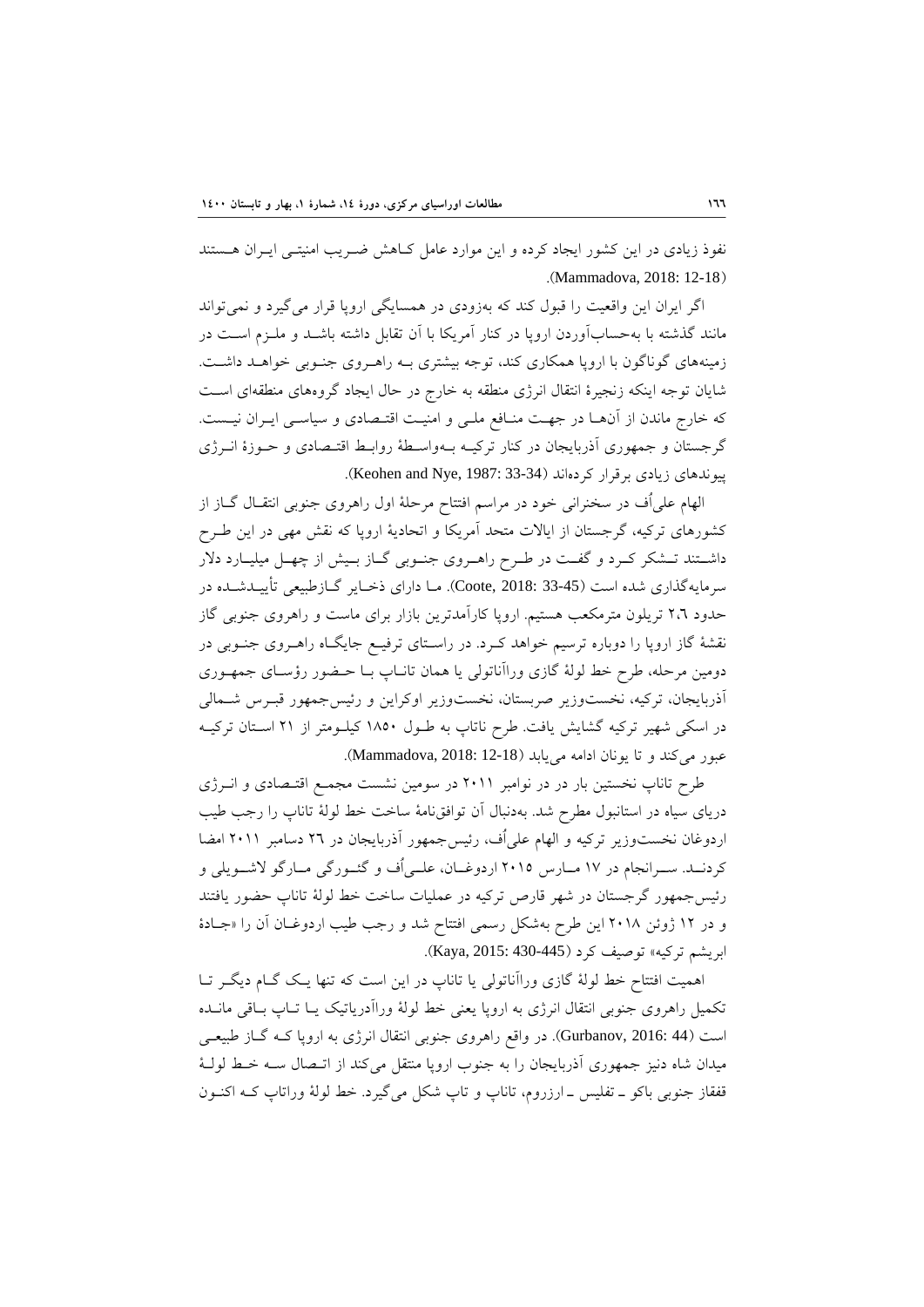در حال ساخت است، به طول 870 كيلومتر از مرز تركيه و يونان آغاز شده و با عبور از آلبـاني و گذر از درياي آدرياتيك به سواحل جنوبي ايتاليا ميرسد. در نتيجه مشخص است كه امضاي «كنوانسيون رژيم حقوقي درياي خزر» از نظر تأثيرگذاري بر تحولهاي آتـي انتقـال انـرژي در حوزة آسياي مركزي و قفقازجنوبي، يعني حلقة مكمل راهـروي جنـوبي انتقـال انـرژي اروپـا، بسيار اهميت دارد (3-8 2015: ,Romanowski(.

كنوانسيون رژيم حقوقي درياي خـزر (در مـواد يـازده و دوازده و چهـارده)، بـه موضـوع ساخت خطوط لولة «وراخزر» نيز ميپردازد كه قرار است از زيربستر درياي خـزر عبـور كنـد. اين خط لوله با مخالفت ايران و روسيه تاكنون متوقف شده بود، ولـي اكنـون درحـال اجرايـي شدن است. اين طرح پس از نزديك به دو دهه ابهام و اختلاف نظر كشورهاي ساحلي خزر، از جمله مخالفتهاي زيستمحيطي و حقوقي دو كشور ايران و روسيه به مرحلة اجرايـي بـسيار نزديك شده است. طرحي كـه انتقـال منـابع نفتـي قزاقـستان و منـابع گـازي تركمنـستان را از بندرهاي آكتائو و تركمن باشي از بستر درياي خـزر بـه بنـدر بـاكو در جمهـوري آذربايجـان، گرجستان تركيه و سپس اروپا مدنظر قرار داده است (22-32 :Tsurkov, 2017).

براساس طرح وراخزر، گاز تركمنستان از بندر تركمنباشي از راه بستر درياي خزر به بنـدر باكو منتقل شده است و از آنجا به سه خط لولة گاز منطقة قفقاز جنـوبي و تركيـه يعنـي قفقـاز جنوبي (باكو - تفلـيس - ارزروم)، وراآنـاتولي (تانـاب) و لولـة وراآدرياتيـك (تـاپ) متـصل ميشود. راهروي جنوبي انتقال انرژي اروپا در يك كمربند سراسري و بسيار طولاني از آسـياي مركزي خزر، قفقاز، تركيه و جنوب اروپا شكل ميگيرد (3-12 2018: ,Pirani(. مطالعات اوليـه نشان ميدهد كه هزينة ساخت مسير نفتي وراخزر با ظرفيت انتقال بـيش از 400 هـزار بـشكه نفت در روز 4 ميليارد دلار خواهد بود و ساخت مسير گازي وراخزر نيز با ظرفيت انتقال بيش از 30 ميليارد مترمكعب گاز در سال هزينة 5 ميليارد دلاري بهدنبال خواهـد داشـت. بـه همـين دليل، كنوانسيون رژيم حقوقي درياي خزر با استقبال كشورهاي صاحب سود در طرح وراخزر يعني تركمنستان و قزاقستان جمهوري آذربايجان، تركيه و نيز اتحادية اروپا مواجه شـده اسـت .(Ibrayeva, 2017: 130-135)

الهام علياُف رئيسجمهوري آذربايجان در كنفرانس مطبوعاتي كه پس از ديدار آنگلا مركل برگزار شد در پاسخ به سؤالي دربارة طرح خط لولة گازي وراخزر گفت: «جمهوري آذربايجان با ساخت خط لولة نفتي باكو ـ تفليس ـ جيحان و خط لولة گازي تانـاپ وظيفـهاي را كـه در زمينة انتقال نفتوگاز و تأمين امنيت انرژي بر عهدهاش بوده اجرا كرده اسـت. دربـارة سـاخت خط لولة گازي وراخزر نيز بيشتر بايد توليدكنندگان گاز تمايل داشته باشـند و كـشورهايي كـه گاز را منتقل ميكنند نبايد پيشنهاددهنده باشند. همانطـور كـه جمهـوري آذربايجـان سـاخت 3500 كيلومتر خط لولة گاز را (طرح انتقال گاز به اروپا از راه خطوط لولة ناتاپ و تاپ) آغـاز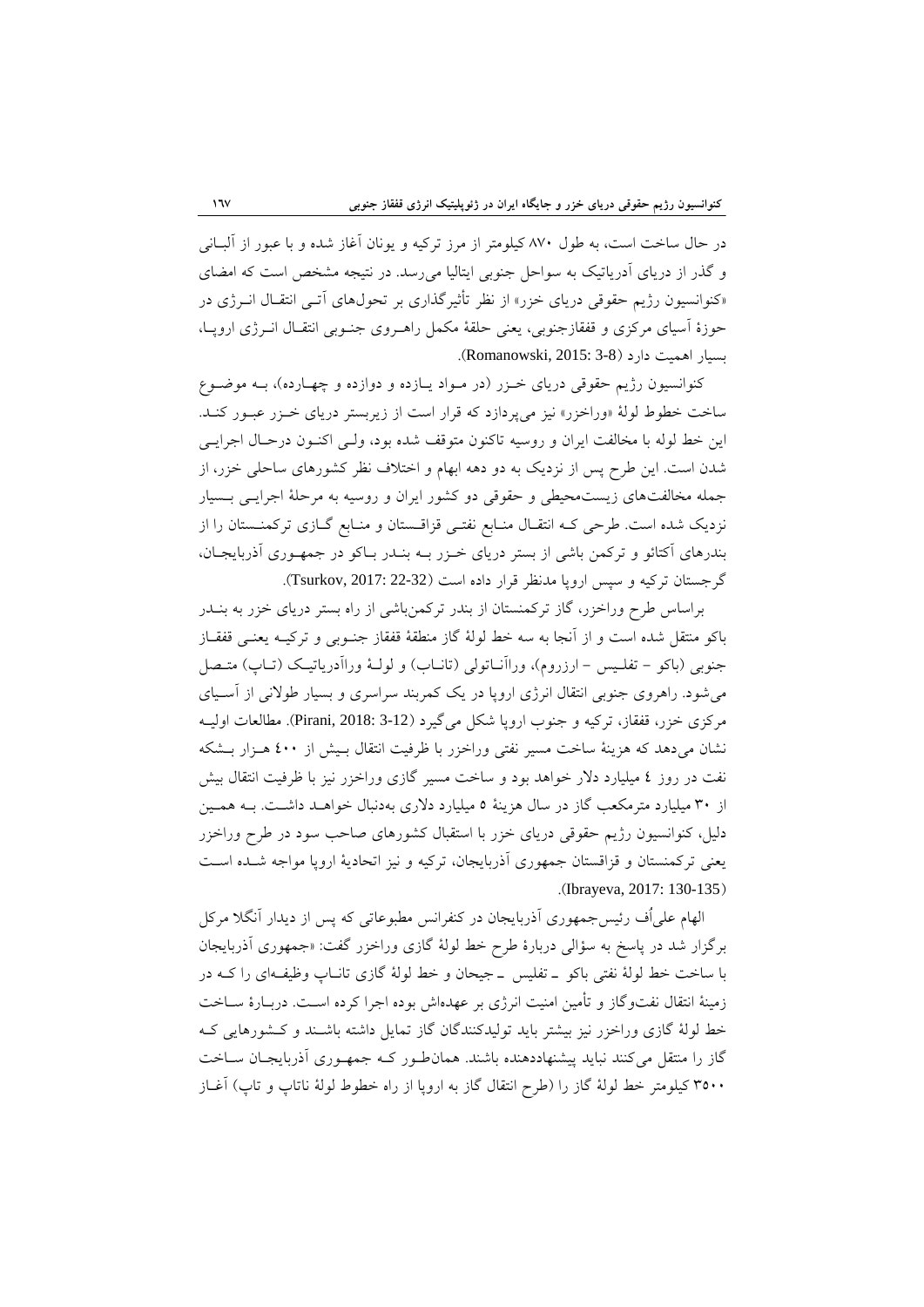كرده و مبلغ زيادي را براي آن اختصاص داده است، اگر تصميمي به انتقال گاز شـرق خـزر از مسير جمهوري آذربايجان گرفته شود ما ميتوانيم با رغبت فراوان به آن نگاه كنيم. در آن زمان تصميم بگيريم، اما اين تصميم را ما نمي گيريم» (2-2 :Mammadova, 2018).

همة اينها نشاندهندة منافع غربيها در خط لولة قفقاز جنوبي است. پـيشبينـي مـيشـود بهدنبال امضا و تصميم نهايي كنوانسيون رژيم حقوقي درياي خزر، عملياتيشدن طرح وراخـزر با جديت بيشتري نسبت به گذشته دنبال شـود (12-18 2018: ,Mammadova(. مجمـوع همـة اين تحولها يعني افتتاح مرحلة اول راهروي جنوبي انتقال گـاز در پايانـة سـنگ چـال ميـدان گازي شاه دنيز جمهوري آذربايجان افتتاح خط لولة گازي وراآناتولي و امضاي كنوانسيون رژيم حقوقي درياي خزر در واقع حلقههايي از يك زنجيره و قطعههـايي از يـك پـازل هـستند كـه بهتدريج در حال تكميلشدن هستند. در واقع بعد از بحران اوكراين و پيوستهسازي شبهجزيـرة كريمه به روسيه تلاش اتحادية اروپا براي كاهش ميزان وابستگي به گـاز وارداتـي از روسـيه و پايانبخشيدن به سلطه و انحصار گازي شركت گاز پـروم وارد مرحلـة جديـدي شـد. در ايـن زمينه، منابع گازي آسياي مركزي و قفقاز جنوبي بهعنوان يكـي از منـابع مهـم جـايگزين گـاز روسيه مورد توجه اتحادية اروپا قرار گرفت. به همين دليل، منافع اروپا با منافع و منابع انـرژي كشورهاي منطقه گره خورده است (3-12 2018: ,Pirani(.

در اين شرايط، ايران در موقعيت ويژه و حساسي قرار گرفتـه اسـت. ايـران از يـكسـو بـا واقعشدن در عميقترين و شورترين بخش درياي خزر و نيز قرارگرفتن در مـسير گـردش آب بهسمت جنوب شرقي خزر و سواحل اسـتان گلـستان بـيش از ديگـر كـشورهاي سـاحلي در معرض آسيبهاي زيستمحيطي طرح وراخزر قرار دارد. از سوي ديگر، با فعالشـدن رقيبـان منطقهاي خود در زمينة انتقال انرژي روبهرو است. ايران بيش از يك دهه است كـه در توسـعة ميدان گازي شاه دنيز جمهوري آذربايجان مشاركت و در اين طرح سهم 10 درصـدي دارد. بـا توجه به اينكه نوع قرارداد مشاركت در توليد است، 10 درصـد از كـل ذخـاير ايـن ميـدان در مالكيت ايران است. آذريها ابتدا ايران را در اين طـرح شـريك نكردنـد، امـا بعـدها بـهدليـل اعتراضهاي زيستمحيطي ايران به اين طرح و احتمال آلودگي خزر، سهمي به ايران داده شد. به هرحال با توجه به ظرفيتهاي ايران، اين سهم شايسته اين كشور نيست. در سالهاي اخيـر، جمهوري آذربايجان و تركيه بارها از ايران براي پيوستن به طـرحهـاي تـاپ و ناتـاپ دعـوت كردهاند كه علت اصلي آن را بايد بازار بزرگ و رو به گسترش گاز تركيه و اروپـا دانـست كـه منابعي بسيار فراتر از ميدان گازي شاه دنيز ميطلبد.

اين همان مرحلهاي است كه ايران ميتواند از منابع انرژي خـود بـراي حـضور در پـويش انرژي خزر و قفقاز جنوبي بهره گيرد. در واقع، ديپلماسي انرژي ايران بهجـاي پيگيـري انتقـال مستقيم انرژي خود به بازارهاي مصرف كه در تحريم اسـت و كـشورهاي منطقـه از آن دوري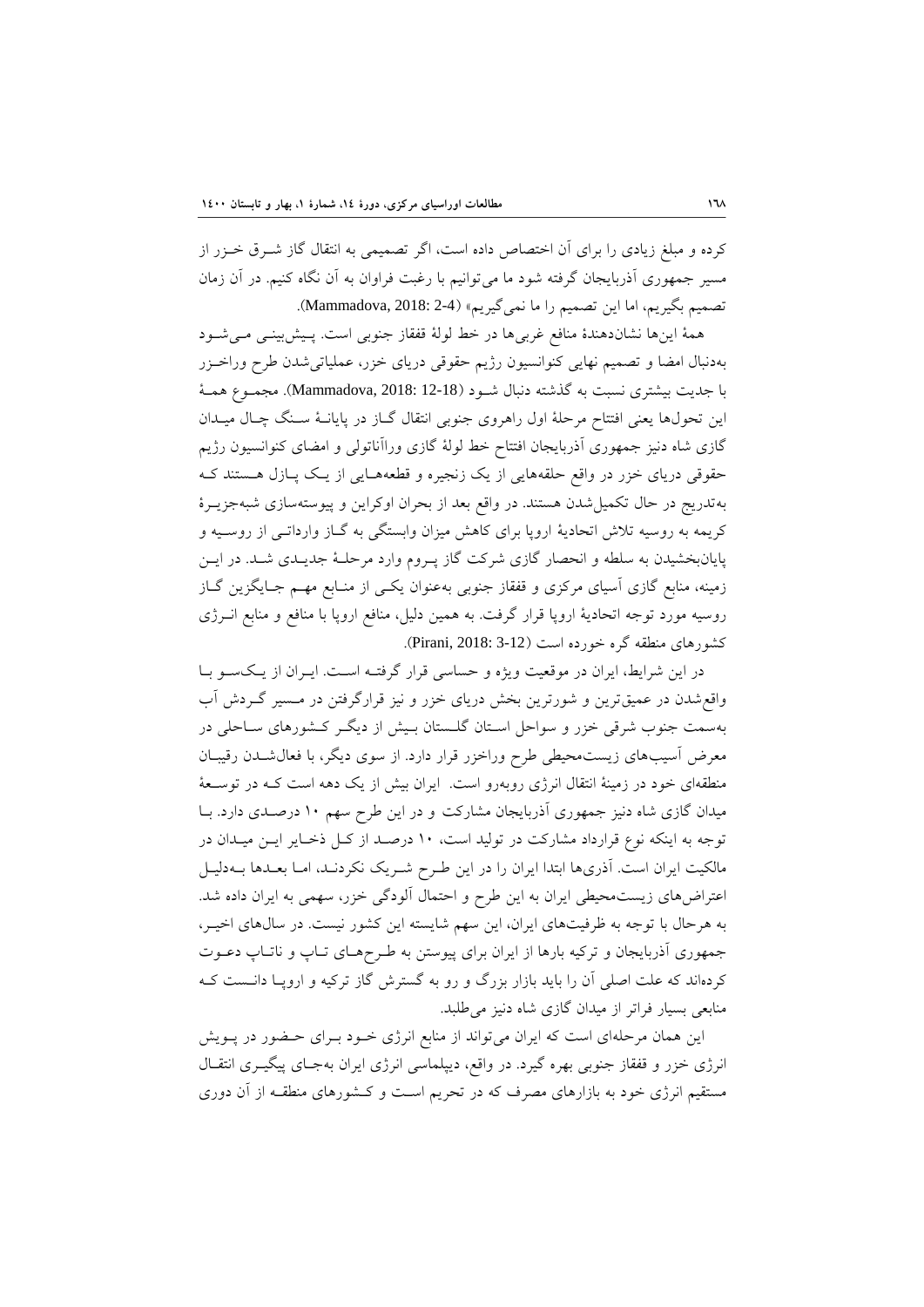ميكنند، ميتواند در منابع انتقالي انرژي از جمله نفتوگاز سهمخـواهي كنـد و خواسـتار ايـن شود كه بخشي از ظرفيت خطوط لولة خزر با انرژي ايران تأمين شود تا بدين صورت، رضايت تهران براي بازيگري همكاريجويانه در انرژي خزر و قفقاز جنوبي تأمين شود. در اين زمينـه، همراهي ايران و روسـيه براسـاس اصـل اجـازهنـدادن بـه تـسلط بـازيگران مـؤثر منطقـهاي و فرامنطقهاي به منابع و خطوط انرژي منطقه و تغيير توازن به سود غرب و متحدان منطقـهاياش مهم و راهبردي است.

سياست مسكو در حوزة انرژي قفقـاز معطـوف بـه جمهـوري آذربايجـان اسـت. امـا ايـن كشور با سياستهاي مليگرايانة خود، همكار قابل اعتمادي براي تركيـه و اسـرائيل و آمريكـا است. به همين دليل، سياست غربگرايي بـاكو شـدت بيـشتري يافتـه اسـت. هرچنـد روسـيه از نقشآفريني در بخش انرژي اين كـشور چـشمپوشـي نكـرده اسـت. سياسـتهـاي انـرژي جمهوري آذربايجـان در چندسـال اخيـر نـشان داده اسـت كـه حـضور اتحاديـة اروپـا بـراي سرمايهگذاري در بخش انرژي اين كشور، براي سياست روسـيه در بـاكو چـالشبرانگيـز بـوده .(Koolaee and Hadipoor, 2021: 662) است

اين وضع براي روسيه در آسياي مركزي و بهويژه در نسبت با تركمنستان نيـز وجـود دارد. موضوع انتقال انرژي براي هيچ يك از اين دو طرف فقط بحث اقتصادي نيـست. در رابطـه بـا روسيه، حفظ انحصار تجارت و عرضة گاز به اروپا بهعنوان ابزاري سياسـي در اختيـار مـسكو تعريف ميشود. در بعد بينالمللي، اين عامل بهعنوان ابـزار فـشار بـه غـرب در گفـتوگـو و چانهزنيهاي گوناگون براي تحميل اراده و خواست اسـتفاده مـيشـود. در بعـد منطقـهاي نيـز جلوگيري از ورود غرب و بهويژه آمريكا به خارج نزديك، مورد نظر دولتمـردان ايـن كـشور است. بنابراين با توجه به برتري همهجانبة روسيه، تركمنستان سود خود را در حفظ رابطة قوي با روسيه و توجه به اولويتهاي سياسي و امنيتي آن و تلاش براي تـأمين منـافع اقتـصادي يـا بازارهاي جديد انرژي را از اين ديدگاه ميبيند (121-120 Xoolaee and Azizi, 2011: 120).

ايران در زمينة مشاركت در دو خط لولة انتقال گـاز طبيعـي تـاپ و تانـاپ بـا ملاحظـاتي روبهرو است. ملاحظة اول ايران قيمت پايين گاز صادراتي در اين دو خـط لولـه اسـت كـه از ديدگاه ايران ارزان، غيراستاندارد و مطابق با واقعيتهاي كنـوني بـازار جهـاني گـاز نيـست. از اينرو، مشاركت ايران در تاپ و تاناپ در دورة كنوني از نظر اقتصادي غيرقابل قبول و بـدون توجيه اقتصادي بهنظر مي رسد (3-12 :Pirani, 2018). همچنين در اين شرايط كنوني تمايلي از سوي وزارت نفت و شركت ملي گاز ايران نيز براي مشاركت در تاناپ و تاپ ديده نميشـود. بهنظر ميرسد رسيدن سرمايهگـذاري ايـران در فـاز دوم حـوزة گـازي شـاه دنيـز بـه مرحلـة درآمدزايي و تمايل جمهوري آذربايجان و تركيه و طرفهاي اروپايي مشاركتكننده در تاپ و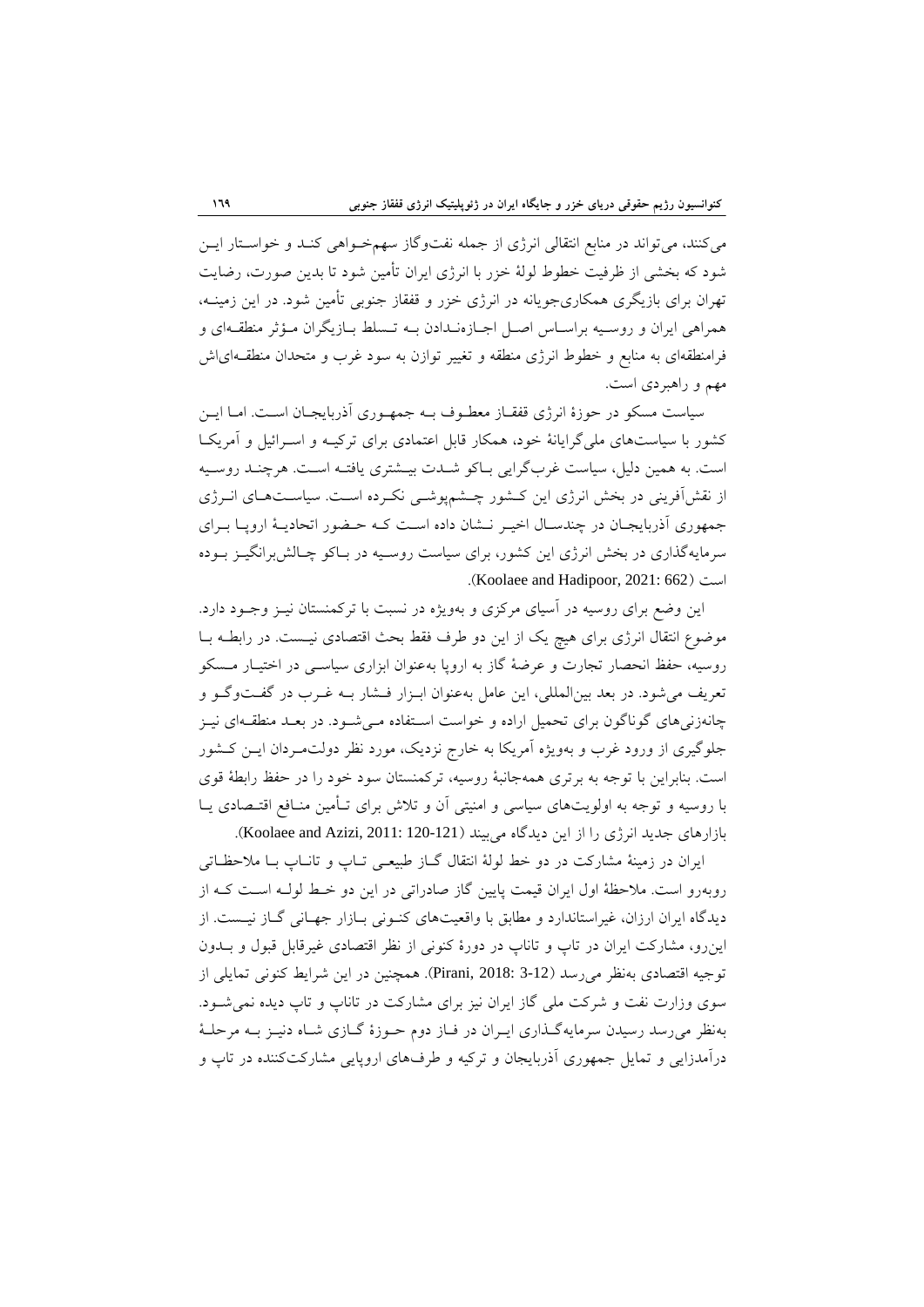تاناپ، مؤلفهاي تعيينكننده در اين زمينه است كه با عملياتيشدن اين خـط انتقـال بـهصـورت عملي و عيني اين امر مشخص خواهد شد.

موضوع بسيار مهم اين است كه وراي همة مسائل مطـرحشـده در ايـن بخـش و فراتـر از ملاحظات اقتصادي مشاركت ايران در طرحهاي انتقال انرژي منطقه از نظر ژئـوپليتيكي بـسيار اهميت دارد. در اين زمينه، با فاصلهگرفتن از نگاه دورهاي و كوتاهمدت و بهكارگرفتن رويكـرد راهبردي به اين طرحهاي اقتصادي، ميتوان از رويكردهاي سنتي گذشته كـه رويكـردي فقـط سياسي و واقعگرايي و در مقابله با سياست خطوط لوله با ناديدهانگاشتن ظرفيتها و امكانـات در مسير انتقال انرژي در سطح منطقه هستند عبـور كـرد و بـا رويكـرد همكـاري- رقابـت بـا استفاده از برداشت ليبراليستي از ژئوپليتيك انـرژي و الگـوبرداري از روشهـاي عمـلگرايانـة طيشدة كشورهايي مانند تركيه و قزاقستان، موجب توقف طرح معاوضـه نفـت ميـان ايـران و كشورهاي آسياي مركزي و قفقاز جنوبي شد و حضور بيشتر و مؤثرتري براي ايران رقم زد.

در اين زمينه بايد مشاركت ايران در طرحهايي مانند تـاپ و تانـاب را بـهمنزلـة كمـك بـه قفلشدگي اقتصاد ايران با مناطق پيراموني و سهيمشدن در امنيت انرژي اروپا دانست كه ضمن بالابردن ضريب امنيت اقتصادي ايران هزينههاي تحريم و حذف ايـران از معـاملات اقتـصادي منطقه را نيز افزايش خواهد داد. حضور فعال ايران در اين طرحها عامل گسترش همكاريهاي انرژي ميان ايران و اروپا است. البته كنارماندن از اين خطوط لولـه ضـمن ازدسـتدادن منـافع مادي كاهش ضريب امنيتي ايران و خارج ماندن از گروههـا و ترتيبـات آينـدة منطقـهاي اسـت .(Abedzaid, 2013: 2)

#### **نتيجه**

تحريم اولية انرژي ايران پس از رخداد انقلاب اسلامي از سوي دولت كارتر و گـسترش آن بـا اعلام تحريمهاي بعدي عليه اين حوزة راهبردي حيات اقتصادي ايران در دولت كلينتون، ريـل تحريمي را بنا نهاد كه تا به امروز شكوفايي منابع انرژي ايران و همچنين موقعيـت ژئـوپليتيكي عبور خطوط لوله از آن را به يك خزان تبديل كرده است. اما امضاي كنوانسيون خـزر در سـال 2018 راهگشاي اجراييشدن بسياري از طرحهايي بود كه بهدليلهـاي زيـستمحيطـي و خـلأ قانوني به حالت تعليق درآمده بودند. بيشتر اين طرحها بخشي از مسير غربي هستند كـه ايـران نيز بهدليل همسايگي و جغرافيايي در اين محدوه قرار دارد. تنها دليل اصلي خارجمانـدن ايـران از اين طرحها مخالفت و تحريمهـاي همـهجانبـه و رو بـه گـسترش آمريكـا اسـت. ايـران در سالهاي گذشته همواره بر اولويت تعيين رژيم حقوقي درياي خزر قبل از هرگونه بهرهبرداري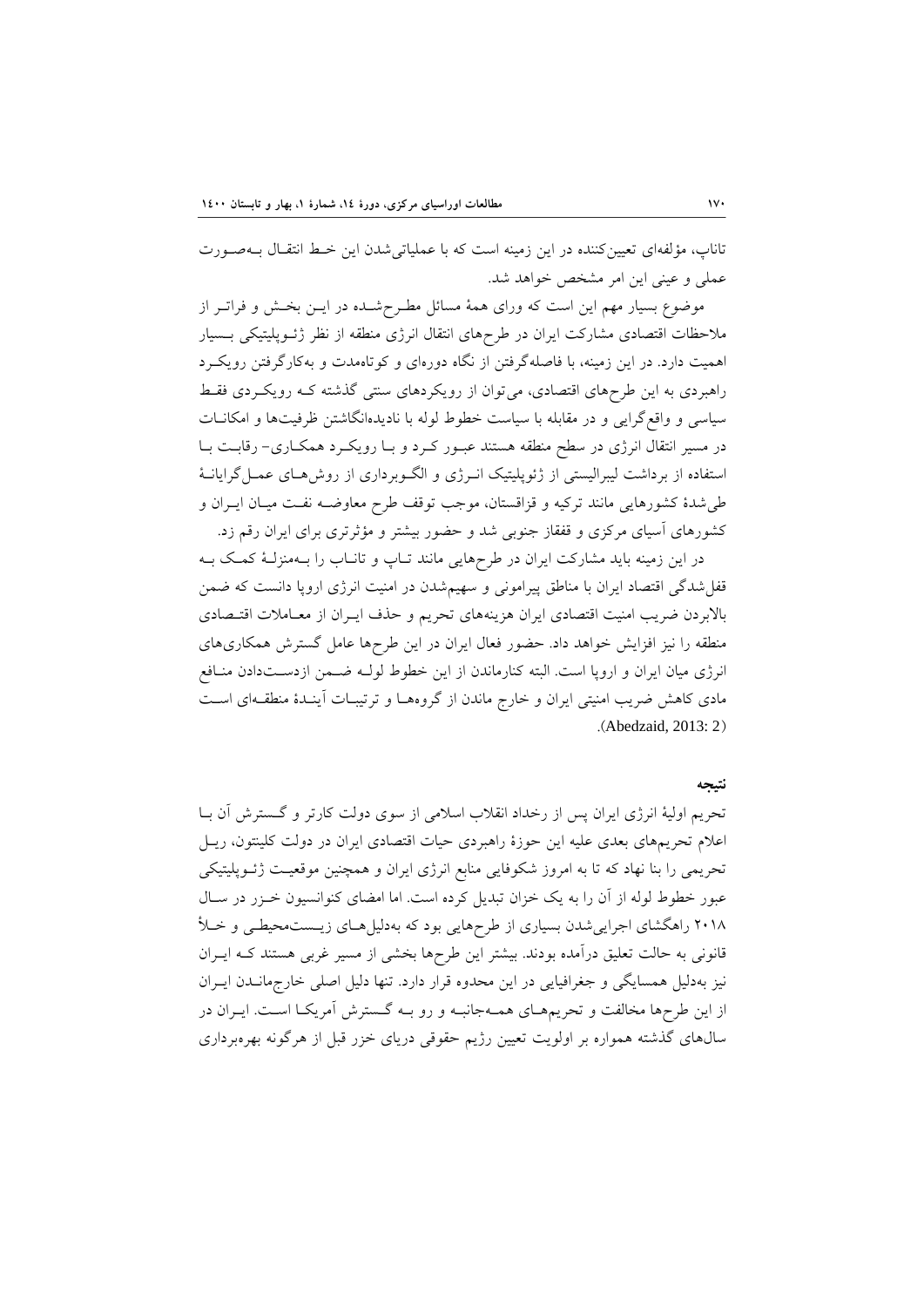تأكيد داشت. اكنون امضاي كنوانسيون خزر موانع را كاهش داده اسـت و طـرحهـا بـه مرحلـة اجرايي خود بازگشتهاند. راهروي جنوبي شامل خطوط گوناگون محور اصلي اين بازي است.

ايران كه در سالهاي گذشته حضور كمرنگي در حوزة انرژي منطقه داشته است، اكنون بـا فرصت كوچكي براي بهبود جايگاه خود روبهرو است. حضور ايران در زنجيـرة تـأمين انـرژي اروپا و انتقال نفتوگاز منطقة قفقاز جنوبي به غرب ضمن سود اقتصادي عامل ترقـي جايگـاه ايران و افزايش ضريب امنيتي اين كشور است. بهويژه از آغاز سال 2020 و احتمال تنش بيشتر در منطقة غرب آسيا همكاريهاي اقتصادي و نياز اروپا به گاز طبيعـي منطقـه در شـرايطي كـه تركيه نيز از غرب فاصله گرفته و به روسيه نزديك شده است، فرصتي هرچند اندك براي بهبود جايگاه ايران در حوزة انرژي منطقة قفقاز جنوبي ايجاد شد.

نقطة شروع ايران در اين عرصه، نخست بايد تعريف و اعـلام حـضور باشـد و سـپس بـه مراحل ديگري ارتقا يابد. اختصاص تأمين بخشي از ظرفيـت خطـوط لولـة انـرژي در خـزر و اطراف آن به منابع انرژي ايراني مؤلفهاي است كه كنوانـسيون رژيـم حقـوقي دريـاي خـزر بـا برداشت روسيه در اختيار ايران قرار داده است. كنوانسيون حقوقي درياي خزر براي كشورهاي ساحلي بسيار مهم است و مبناي تصميمگيري آنها براي طرحهاي آينـدة ايـن دريـا بـهشـمار ميرود. به همين دليل، همة طرفها به جز ايران بهسـرعت آن را بـه تـصويب مجـالس خـود رساندند. تصويبنشدن اين كنوانسيون در ايران براي ديگر طـرفهـا اكنـون پرسـش و ترديـد ايجاد كرده و حتي روسيه خواستار تصويب آن از سوي ايران شده است.ايران بايد ايـن ترديـد خود را با ديپلماسي به دو طرف انتقال دهد و اعـلام كنـد كـه صـرف يـك كنوانـسيون بـدون بهرهمندي تهران از مهمترين ويژگي درياي خزر يعني منابع انرژي و ژئوپليتيـك انتقـال انـرژي آن، براي تهران ارزشي نخواهد داشت. از سوي ديگر، جمهـوري اسـلامي ايـران نبايـد چنـين منعكس كند كه يك بازيگر برهمزننده است و به اصول همكاري و رقابـت متعهـد نيـست. در واقع، مسئوليت جمعي در مورد سرنوشت خزر مانند محيط زيـست آن كـه بـراي طـرفهـا از جمله ايران تعهد ايجاد ميكند، بايد آورده و سود عيني جمعي و مشترك هم درپي داشته باشد.

#### **References**

Abedzaid, Hassan (2013), "Border and Wealth Sharing between the Countries of the Caspian Sea", **Azertac**, pp. 1-2, Available at: https://azertag.az/en/xeber/

Natig\_Abbasov\_Natural\_gas\_to\_be\_produced\_from\_\_quotShah\_Deniz\_ 2\_quot\_has\_already\_been\_distributed\_among\_8\_countries-892431.pdf, (Accessed on: 11/5/2019).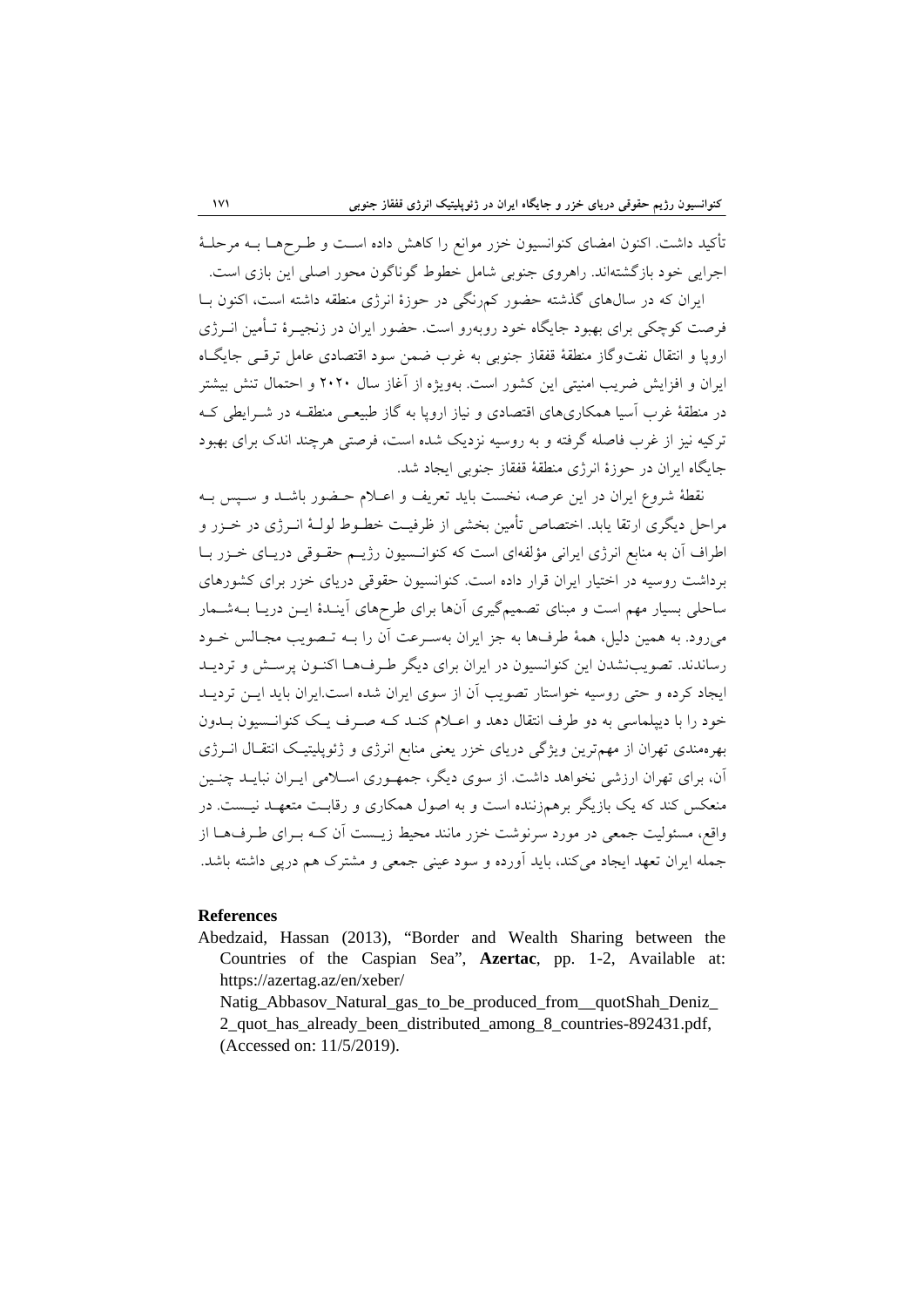- Adeebfar, Tahmine (2015), **Geopolitical Dimensions of the Main Export Pipeline Caspian Region**, Institute for International Energy Studies [in Persian].
- Baev, Pavel K. (2012), "From European to Eurasian Energy Security: Russia Needs and Energy Perestroika", **Journal of Eurasian Studies**, Vol. 3, Issue 2, Jul. 2012, pp. 177-184, Available at: https://sciencedirect.com/ science/article/ pii/S1879366512000097, (Accessed on: 28/11/2019).
- Bajrektarevic, Anis H. (2017), "The Caspian Basin: Legal, Political and Security Concerns, Pipeline Diplomacy and Implications for EU, Econstor", Working Paper Series, No. 149, **Asia-Pacific Research and Training Network on Trade (ARTNeT)**, Bangkok Energy Security, Available at: https://www.econstor.eu/ bitstream/10419/145385/1/ 82462890X.pdf, (Accessed on: 17/7/2019).
- Blank, Stephen (2018), "Thinking Big about Caspian Energy", **The Central Asia-Caucasus Institute and Silk Road Studies Program Joint Center**, Available at: https://www.cacianalyst.org/publications/ analytical-articles/item/13546-thinking-big-about-caspian-energy.html, (Accessed on: 11/11/2019).
- Bompolakis, Stefanos (2018), "Environmental Impact Assessment of the Southern Gas Corridor", **University of Piraeus**, Available at: https://www.researchgate.net/publication/333642659\_Environmental\_Im pact Assessment of the Southern Gas Corridor, (Accessed on: 11/8/2019).
- Bremen, Julia Kusznir (2013), "TAP, Nabucco West, and South Stream: the Pipeline Dilemma in the Caspian Sea Basin and its Consequences for the Development of the Southern Gas Corridor", **Caucasus Analytical Digest**, No. 47, Feb. 18, Available at: https://css.ethz.ch/content/dam/ ethz/special-interest/gess/cis/center-for-securities-studies/pdfs/CAD-47- 2-8.pdf, (Accessed on: 11/7/2019).
- Coote, Bud (2018), "The Caspian Sea and Southern Gas Corridor: a View from Russia", **Atlantic Council**, Available at: https://www.atlanticcouncil.org/wp-content/uploads/2017/04/ Caspian\_Sea\_and\_Southern\_Gas\_Corridor\_web\_0427.pdf, (Accessed on: 13/11/2019).
- Falahi, Ehsan and Saeed Vosoughi (2020), "New Turkey placement in Geopolitics of energy pipelines in South Caucasus Regional implications for Islamic Republic of Iran", **Journal Strategic Studies of Public Policy**, Vol. 10, No. 35, pp. 61- 86 [in Persian].
- Farajirad, Abdolreza, Sarem Shiravand and Behzad Diansaee (2014), "Geopolitics of Energy Transfer in the Caspian Region and their Impact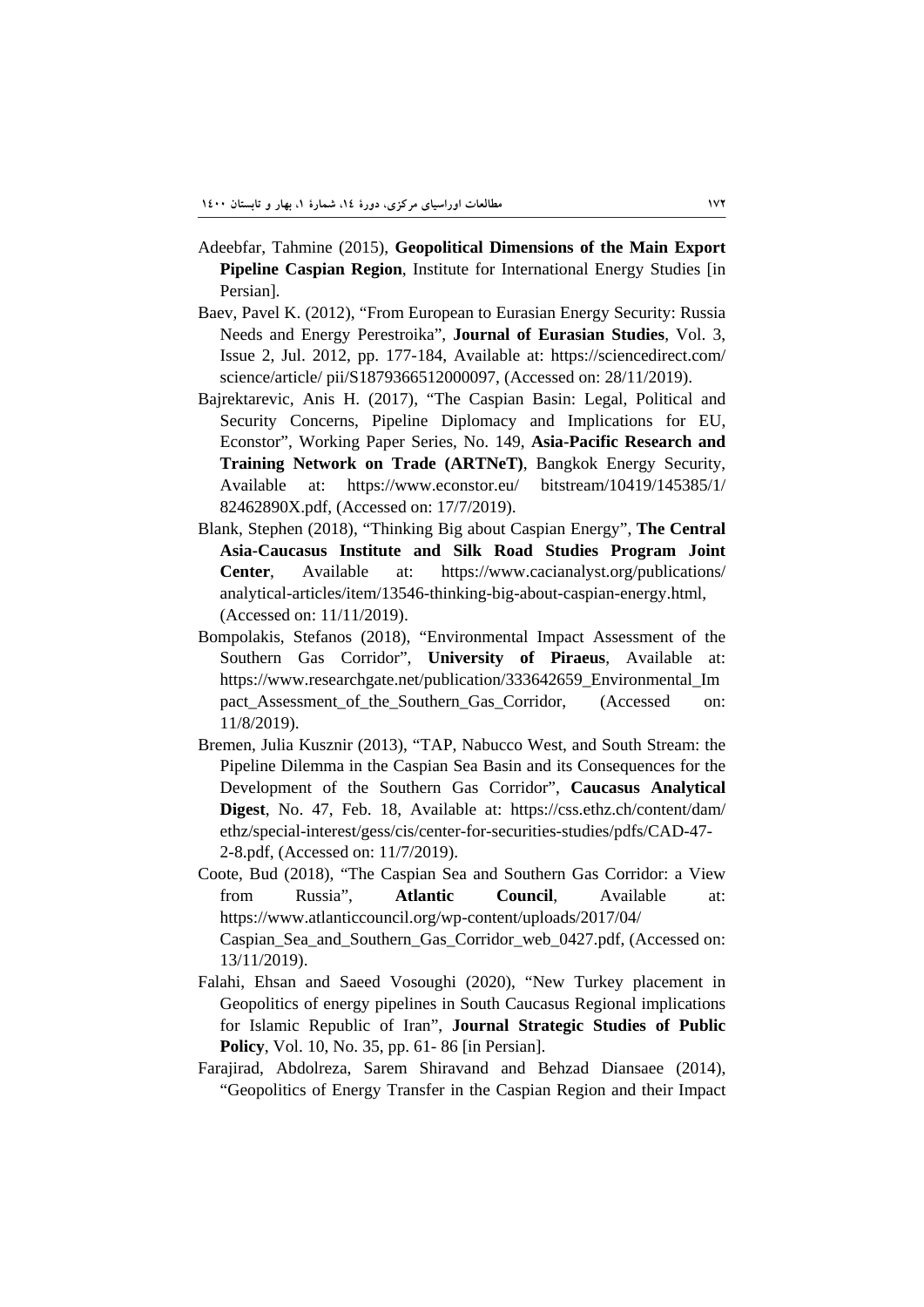on National Security of the Islamic Republic of Iran", **Central Asia and the Caucasus Studies**, Vol. 20, No. 85, pp. 97-125 [in Persian].

- Gotev, Georgi (2016), "New Discoveries Improve the Southern Gas Corridor's Prospects", **Euractiv**, Available at: https://www.euractiv.com/ section/energy/news/new-discoveries-improve-the-southern-gascorridors-prospects/, (Accessed on: 19/11/2019).
- Gurbanov, Ilgar (2016), "Injecting Russian Gas into TAP: Downgrading Importance of Southern Gas Corridor", **The Jamestown Foundation, Eurasia Daily Monitor**, Vol. 14, No. 20, Available at: https://jamestown.org/program/ injecting-russian-gas-tap-downgradingimportance-southern-gas-corridor/, (Accessed on: 12/11/2019).
- Gurbanov, Ilgar (2018), "Caspian Convention and Perspective of Turkmenistan's Gas Export to Europe", **Caucasus International Journal**, Vol. 8, No. 2, pp. 159-178.
- Gurbanov, Ilgar (2019), "Caspian Convention Signing and the Implications for the Trans-Caspian Gas Pipeline", **The Jamestown Foundation, Eurasia Daily Monitor**, Vol. 15, No. 127, Available at: https://jamestown.org/program/ caspian-convention-signing-and-theimplications-for-the-trans-caspian-gas-pipeline/, (Accessed on: 14/12/2020).
- Herzig, Edmund (2015), "Iran and the Former Soviet South (the Former Soviet South Project)", **Chatham House**, Available at: https://ebook.pdfbookslibs.com/4204588.IRAN.pdf, (Accessed on: 14/12/2019).
- Ibrayeva, Aigerim (2017), "Energy Export Potential in the Caspian Region and its Impact on EU Energy Security", **Periodica Polytechnica Social and Management Sciences**, pp. 127-140, Available at: https://www.researchgate.net/publication/317609052\_Energy\_Export\_Po tential\_in\_the\_Caspian\_Region\_and\_Its\_Impact\_on\_EU\_Energy\_Securit y, (Accessed on: 14/12/2019).
- Jafari, Ali Akbar and Mari Maleki (2021), "The Iranian and Russian Foreign Policy Equation in the Caspian Energy Puzzle", **World Politics**, Vol. 9, No. 4, pp. 101-134 [in Persian].
- Kamran Dastjerdi, Hasan, Salman Ansarizadeh, Farshad Soori and Ali Asghar Sotoodeh (2011), "Geopolitics and Geo-economics Status of Iran in Transferring Caspian Energy to the Global Markets", **Geography**, Vol. 10, No. 32, pp. 29-48 [in Persian].
- Kandiyoti, Rafael (2016), "Nabucco, South Stream and the Southern Gas Corridor", **Powering Europe: Russia, Ukraine, and the Energy**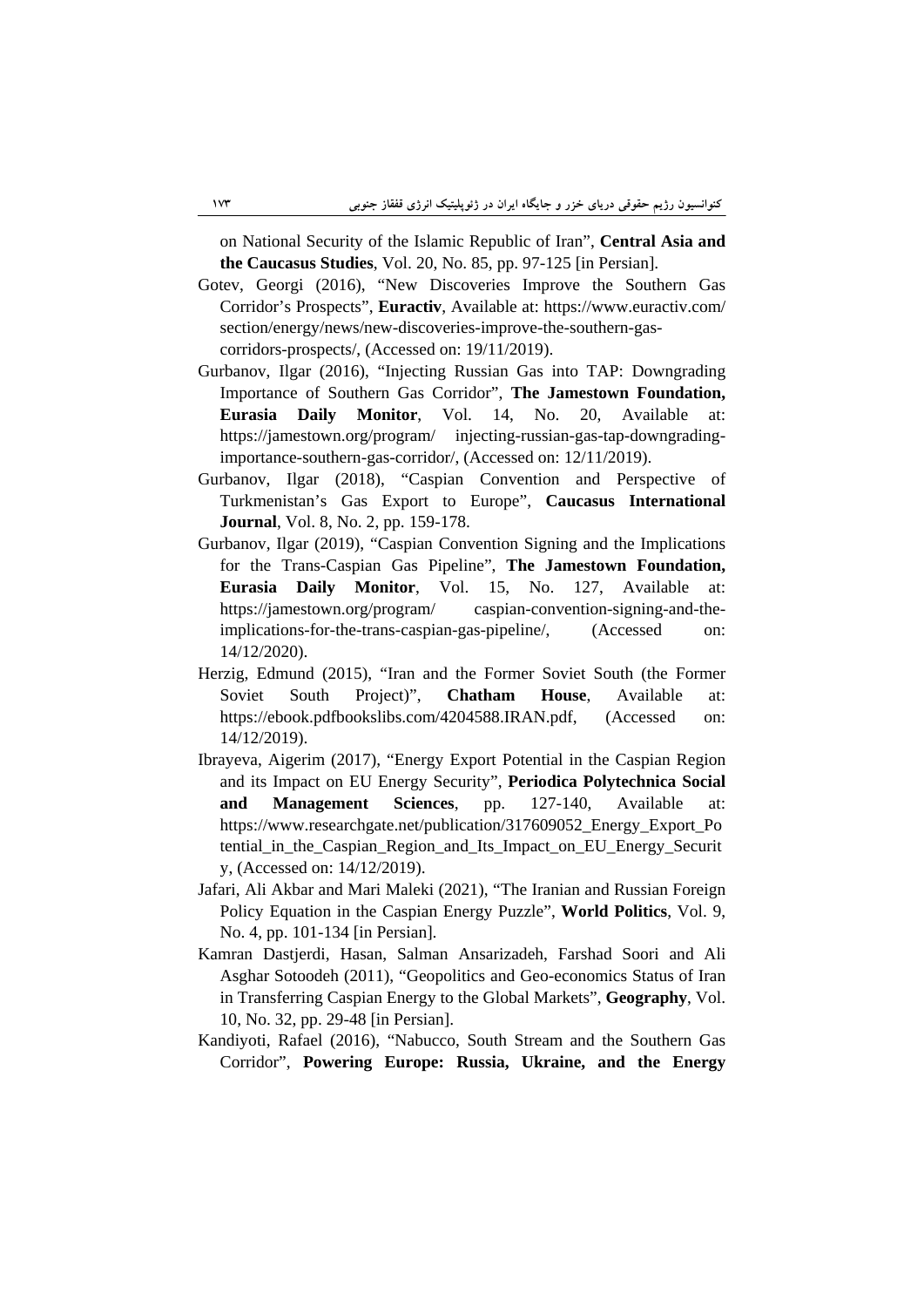**Squeeze**, pp. 66-82, Available at: https://link.springer.com/chapter/ 10.1057%2F9781137501646\_5, (Accessed on: 15/12/2019).

- Kaya, Kemal (2015), "Turkey", **The New Silk Roads**, Fatih University, Istanbul, pp. 423-468, Available at: https://www.silkroadstudies.org/ resources/pdf/Monographs/GCAPUB-13.pdf, (Accessed on: 12/12/2019).
- Keohen, R. and J. Nye (1987), **Power and Interdependence**, Boston: Littele Brow, International Organization, Vol. 41, No. 4, pp. 725-753, Available at: https://www.jstor.org/stable/2706764?seq=1#metadata\_info\_tab \_contents.%20pdf, (Accessed on: 15/11/2019).
- Keshari, Raju (2018), "Energy Geopolitics of Caspian Sea Region Cooperation, Competition or Conflict", **International Journal of Applied Research**, Vol. 3, No. 5, pp. 810-812, Available at: https://allresearchjournal.com/ archives/2017/vol3issue5/PartL/3-5-179- 884.pdf, (Accessed on: 15/11/2019).
- Koolaee, Elaheh (2010), "Islamic Republic of Iran and the Geopolitics of the South Caucasus", **Geopolitics**, Vol. 6, No. 17, pp. 75-111 [in Persian].
- Koolaee, Elaheh and Hamid Reza Azizi (2011), "The Role of Energy in Turkmenistan and Russia Relations", **Central Eurasia Studies**, Vol. 4, No. 7, pp. 105-125 [in Persian].
- Koolaee, Elaheh and Meysam Hadipoor (2021), "Analysis of Russian Foreign Policy in the South Caucasus Based on Gene-Geopolitics", **Central Eurasia Studies**, Vol. 13, No. 2, pp. 645-664 [in Persian].
- Mahdian, Hossein and Sirus Fakhri (2010), "Iran's Energy Geopolitics and West Energy Security, **Human Geography Research**, Vol. 44, No. 4, pp. 45-64 [in Persian].
- Mammadova, Sevinj Amirova (2018), "Pipeline Politics and Natural Gas Supply from Azerbaijan to Europe: Challenges and Perspectives", **Springer Fachmedien Wiesbaden**, Available at: http://ndl.ethernet.edu.et/bitstream/123456789/60951/1/242.pdf.pdf, (Accessed on: 15/12/2019).
- Masoodipoor, Hossein, Hossein Karimifard, Bahram Yoosefi and Fereydoon Akbarzadeh (2019-2020), "Geopolitics of Iran's Energy and Foreign Police (1979-2018)", **Political Knowledge**, Vol. 15, No. 2 (Serial 30), pp. 489-514 [in Persian].
- Ogutcu, Mehmet (2003), "Caspian Energy and Legal Disputes Prospects for Settlement", **Ifri, Institut Français des Relations Internationales**, 27 rue de la Procession - 75740 Paris Cedex 15 – France, Available at: https://inis.iaea.org/collection/NCLCollectionStore/\_Public/37/064/37064 873.pdf, (Accessed on: 28/8/2019).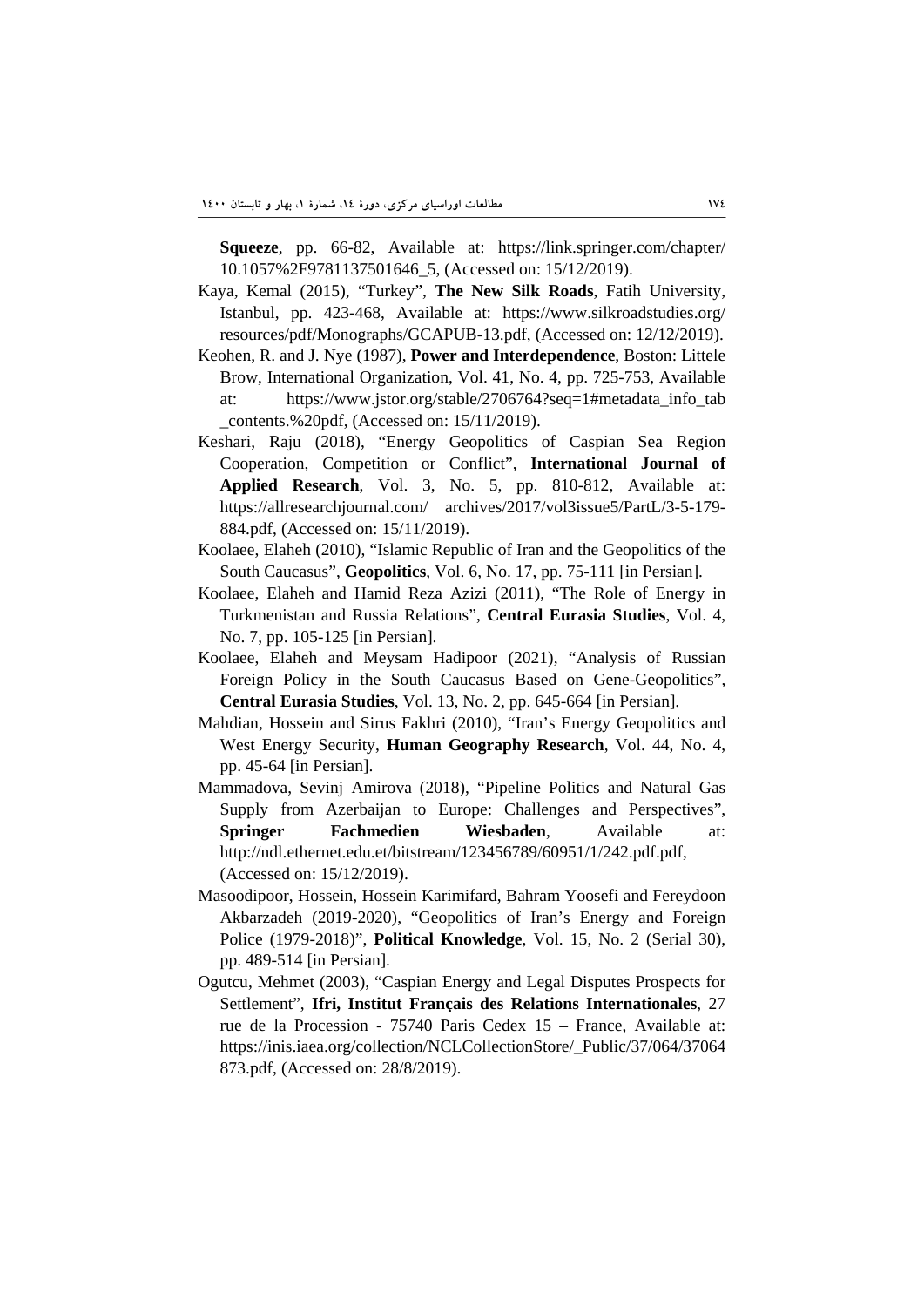- Overland, Indra (2010) (a), **Caspian Energy Politics: Azerbaijan, Kazakhstan and Turkmenistan**, Routledge, Taylor and Francis Ltd, London, United Kingdom, Available at: https:// bookdepository.com/ Caspian-Energy-Politics-Indra-Overland/9780415549165, (Accessed on: 28/12/2019).
- Overland, Indra (2010) (b), **The Caspian Sea Region Towards 2025**, Available at: https://www.prio.org/Publications/Publication/?x=4526, (Accessed on: 28/12/2019).
- Pirani, Simon (2018), **Let's not Exaggerate: Southern Gas Corridor Prospects to 2030**, Oxford Institute for Energy Studies.
- Qendro, Elton (2012), "Transit Geopolitics from Caucasus to Balkans: Southern Gas Corridor a Study Case", International Caucasus Congress, Kocaeli University Turkey, Apr. 26-27, Available at: https://www.academia.edu/38974048/Transit\_Geopolitics\_from\_Caucasu s\_to\_Balkans\_Southern\_Gas\_Corridor\_a\_Study\_Case, (Accessed on: 21/11/2019).
- Romanowski, Michal (2015), "Geo-economic in Central Asia: Infrastructure and Transit Projects Offer New Opportunity for the Region", **The Diplomat**, Available at: https://thediplomat.com/2015/07/geoeconomicsin-central-asia/, (Accessed on: 17/12/2020).
- Sidi, Marco (2019), "The Southern Gas Corridor: Prospects and Challenges for EU Foreign Policy", **Caucasus Analytical Digest**, No. 112, Available at: https://css.ethz.ch/content/dam/ethz/special-interest/gess/cis/centerfor-securities-studies/pdfs/CAD112.pdf, (Accessed on: 23/11/2019).
- Souleimanov, Emil and Filip Cerný (2012), "The Southern Caucasus Pipelines and the Caspian 'Oil Diplomacy'. The Issue of Transporting Caspian Oil and Natural Gas to World Markets", Vol. 11, No. 4, **RIPS**, Available at: https://www.redalyc.org/articulo.oa?id=38028440006, (Accessed on: 14/12/2019).
- "The Energy Union in the Next Decade" (2019), **Oil, Gas and Energy Law, Global Energy Law and Regulation Portal**, Available at: https://www.ogel.org/journal-browse-issues-toc.asp?key=81, (Accessed on: 28/11/2020).
- Tsurkov, Maksim (2017), "SOCAR Discloses Volumes of Gas Export to Georgia and Turkey", Available at: https://old.cbw.ge/economy/socardiscloses-volumes-of-gas-export-to-georgia-and-turkey/, (Accessed on: 22/12/2019).
- Valizadeh, Akbar and Mohammad Houshisadat (2013), "The Role of Brics Energy Geo-Politics for Iran Position", **Politics Quarterly**, Vol. 43, No. 2, pp. 99-120 [in Persian].